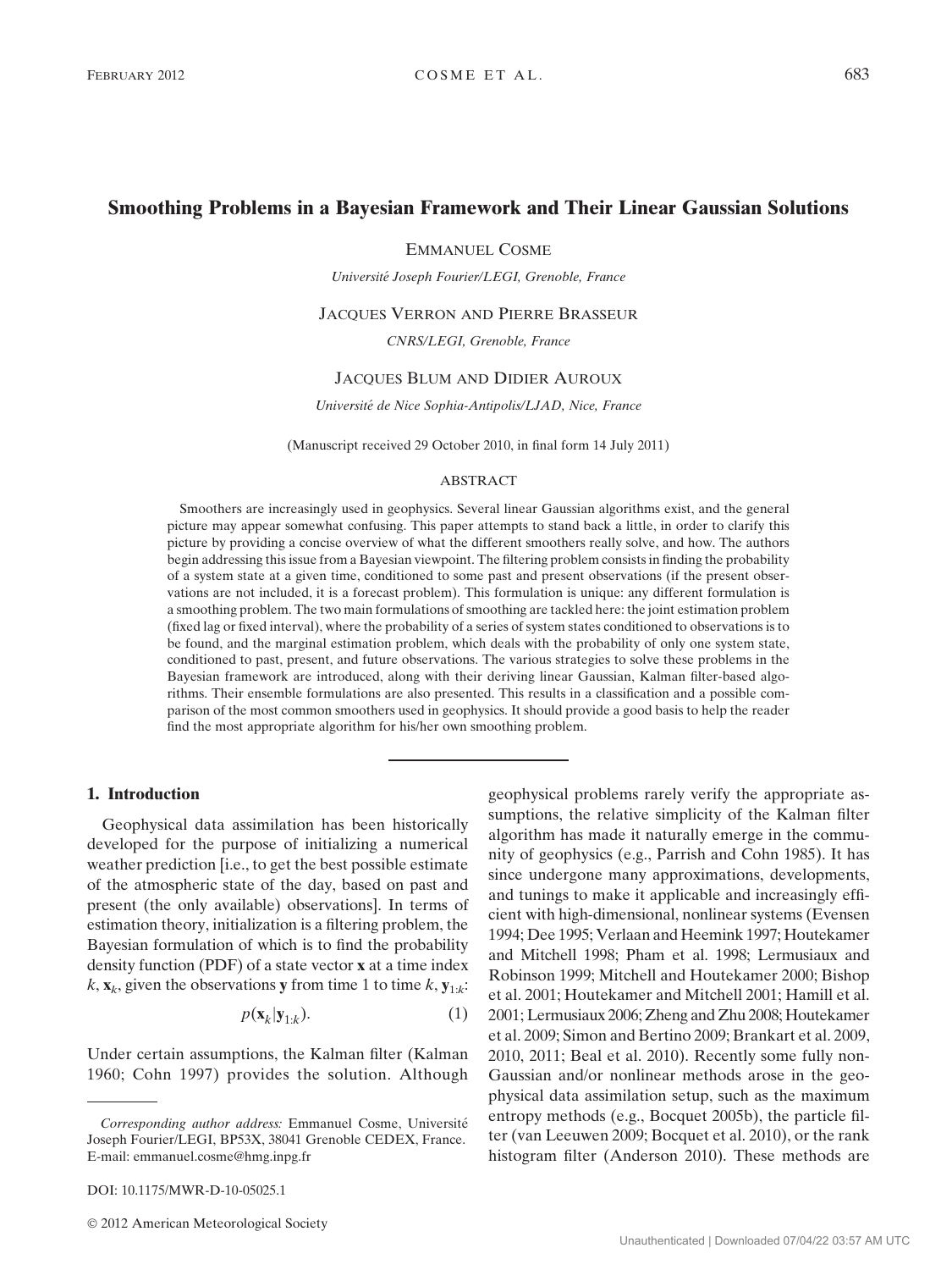not approximations to the Kalman filter. Although not yet applicable to high-dimensional models, they should become useful for specific, low-dimensional problems in the near future.

In addition to the forecast initialization problem (still topical), many other challenges now exist for geophysical data assimilation. In particular, reanalysis would benefit from data assimilation methods able to process observations subsequent to the states to be estimated, since such observations are available, contrary to the forecast issue. Various geophysical disciplines express their own needs: estimation of parameters such as chemical sources for atmospheric chemistry and air quality (Cosme et al. 2005; Bocquet 2005a,b,c), biological constants for biogeochemistry (Losa et al. 2003), adjustment of ocean forcings (Skandrani et al. 2009), and boundary conditions (Barth et al. 2010) for ocean dynamics. Many of these applications are performed retrospectively, like a reanalysis, so that ''future'' observations are available. In these cases, a smoother, which takes into account future observations in the estimation process, must do better than a filter. A smoother is also necessary for specific applications, such as multiresolution data assimilation involving graphical models (e.g., Fieguth et al. 1995; Willsky 2002; Zhou et al. 2008). Even for forecast initialization problems, smoothing theory has been introduced to design sequential assimilation schemes able to account for the precise timing of observations (Hunt et al. 2004; Buehner et al. 2010; Sakov et al. 2010). The geophysical community might find other uses of smoothers in the near future.

The smoothing problem consists in estimating a system state or a set of states, given past, present, and future observations. In the first case, the PDF to be found is

$$
p(\mathbf{x}_k|\mathbf{y}_{1:K}),\tag{2}
$$

where  $K$  is fixed and larger than  $k$ . In the second case, the PDF is a joint PDF. We restrict the discussion to the case where the states to be jointly estimated form a complete time series, from a time index 0 to  $K$  (any other combination of states defines a smoothing problem, as long as some states are estimated with future observations). The PDF to be identified is then

$$
p(\mathbf{x}_{0:K}|\mathbf{y}_{1:K}),\tag{3}
$$

where  $\mathbf{x}_{0:K}$  is the gathering of the state vectors from 0 to K. This is actually called a fixed-interval smoothing problem, as the time interval is fixed here. A related problem is the fixed-lag smoothing one, for which the PDF is

$$
p(\mathbf{x}_{k-L:k}|\mathbf{y}_{1:k}).\tag{4}
$$

When  $k$  takes several consecutive values, each state is estimated using the past, present, and the same number L of future observations. Here  $L$  is called the lag. From now on, we shall refer to Eq.  $(2)$  as the *marginal* smoothing problem, and to Eqs. (3) and (4) as joint smoothing problems.

Both problems are directly connected by the marginalization rule:

$$
p(\mathbf{x}_{k}|\mathbf{y}_{1:K}) = \int p(\mathbf{x}_{0:K}|\mathbf{y}_{1:K}) d\mathbf{x}_{0} \dots d\mathbf{x}_{k-1} d\mathbf{x}_{k+1} \dots d\mathbf{x}_{K}.
$$
\n(5)

But to compute an estimate of  $\mathbf{x}_k$ , the mean for example, but to compute an estimate or  $\mathbf{x}_k$ , the mean for example,<br>using the marginal PDF  $[\int \mathbf{x}_k p(\mathbf{x}_k|\mathbf{y}_{1:K}) d\mathbf{x}_k]$  or the joint PDF  $\iint_{\mathbf{X}_k} p(\mathbf{x}_{0:K}|\mathbf{y}_{1:K}) d\mathbf{x}_{0:K}$ ] provides different results in general. In the particular multivariate Gaussian case though, both estimates of the mean are identical: a marginal distribution is simply obtained by removing the vector variables to be marginalized out from the joint distribution. The various optimal linear smoothers are then strictly equivalent, provided that Kalman's linear/ Gaussian assumptions are verified. This is rarely the case though. Dealing with nonlinear/non-Gaussian cases is increasingly frequent. While the model's resolution increases, nonlinearities express themselves with increasing importance. Gaussianity is far from being systematic (e.g., consider tracers) and is also altered by nonlinearities. In such a context, the joint and marginal smoothers may yield different estimates, so it is particularly important for anyone to precisely identify the problem to be solved before choosing a smoothing algorithm. Fully nonlinear/ non-Gaussian smoothers (e.g., particle smoothers; Fearnhead et al. 2010) have not been developed or used yet in geophysics, but the need might come in the near future.

Several optimal linear smoother algorithms exist, which have been presented and applied to geophysical problems (Cohn et al. 1994; Ménard et al. 1996; van Leeuwen and Evensen 1996; Lermusiaux and Robinson 1999; van Leeuwen 1999; Lermusiaux et al. 2002; Cosme et al. 2010). These algorithms are generally referred to as the fixed-interval sequential smoother, the fixed-lag smoother, the ensemble smoother, the forward–backward [or the Rauch–Tung–Striebel (RTS)] smoother, and the two-filter smoother. They are all based on Kalman's hypotheses and the equations of the Kalman filter, and, beyond their algorithmic differences, differ from the filter only by handling cross covariances in time to correct the state vectors at some times using observations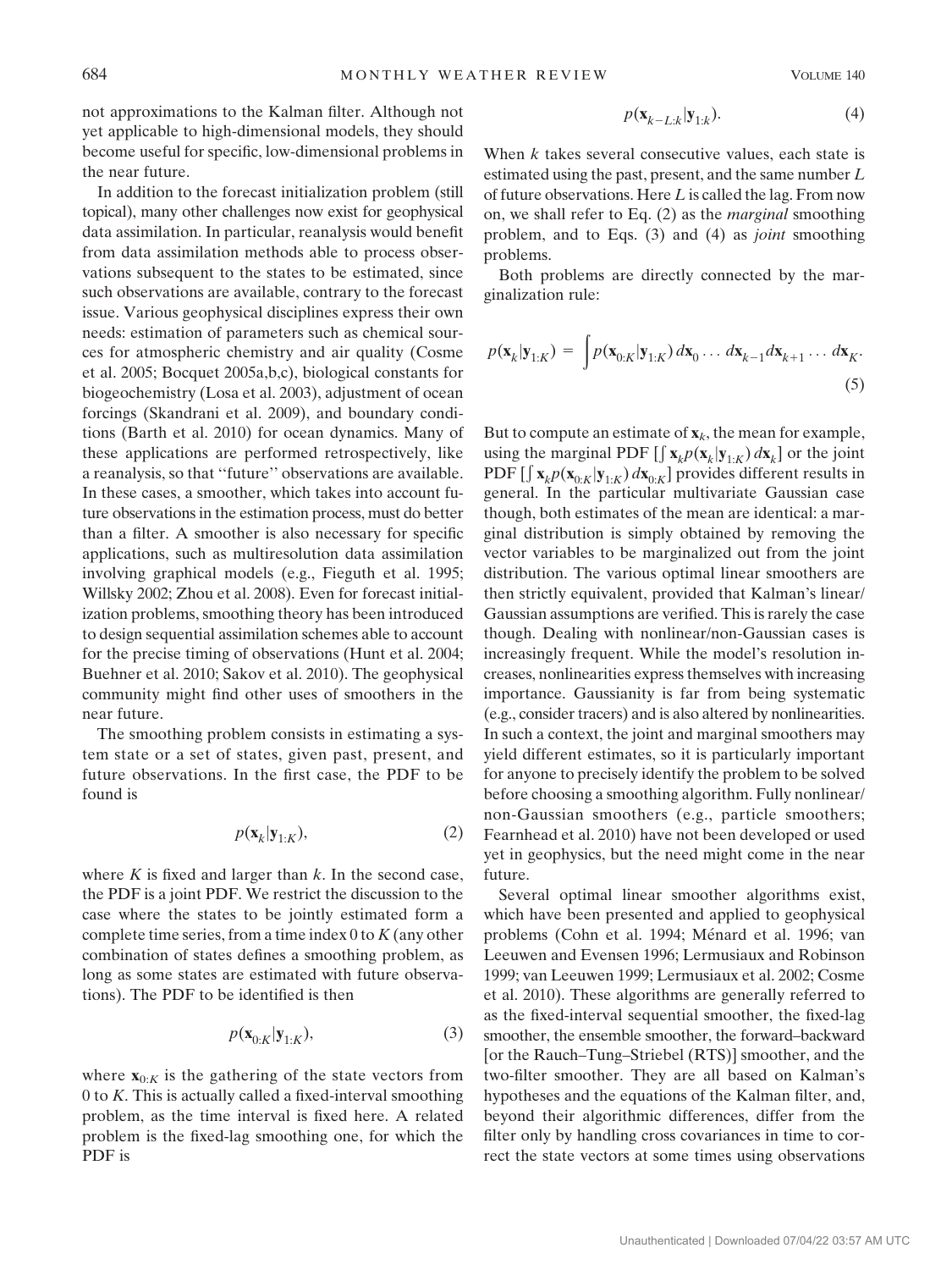at future times. In addition, they all fall into one of the two categories mentioned previously: joint or marginal. Sections 3 and 4 describe the smoothers that solve the joint problem and the marginal problem, respectively. For each of them, the resolution strategy is first described in a Bayesian framework. Then the linear Gaussian implementation is recalled. Most of them involve the Kalman filter. Finally, the ensemble formulations are given. (We focus on the formulations of smoothers that naturally provide error estimates. Consequently, variational and representer methods are not discussed here.) Some of them are new. Before coming to the smoothers, section 2 gathers some background information about estimation theory, hidden Markov chains, and Bayesian formulation and Kalman's solution for the filtering problem. To conclude, section 5 provides a summary and a discussion of some important issues for smoothers: algorithm complexity, application of localization, and their adequacy to various geophysical data assimilation problems.

### 2. From estimation theory to the Kalman filter

# a. Background on estimation theory

For a detailed introduction to the Bayesian perspective to data assimilation, the reader should refer to Wikle and Berliner (2007). Here we simply recall the two fundamental rules of estimation theory.

1) Bayes' rule:

A joint PDF of two random vectors x and y can be factored as

$$
p(\mathbf{x}, \mathbf{y}) = p(\mathbf{x}|\mathbf{y})p(\mathbf{y}).\tag{6}
$$

This is, actually, the definition of the conditional PDF  $p(x|y)$ . Using the similar equation for  $p(y|x)$ , Bayes' rule is obtained:

$$
p(\mathbf{x}|\mathbf{y}) = \frac{p(\mathbf{x})p(\mathbf{y}|\mathbf{x})}{p(\mathbf{y})}.
$$
 (7)

In practice, the denominator is only a normalization factor and it is generally sufficient to consider proportionality:  $p(\mathbf{x}|\mathbf{y}) \propto p(\mathbf{x})p(\mathbf{y}|\mathbf{x}).$ 

2) Marginalization rule:

This rule is used to compute the PDF of a random vector x from the joint PDF of two or more vectors (including x):

$$
p(\mathbf{x}) = \int p(\mathbf{x}, \mathbf{y}) \, d\mathbf{y} = \int p(\mathbf{x}|\mathbf{y}) p(\mathbf{y}) \, d\mathbf{y}.
$$
 (8)

## b. Hidden Markov chain

Geophysical data assimilation is often posed as an estimation problem in a hidden Markov chain (e.g., Wikle and Berliner 2007; Ihler et al. 2007), that is, a Markov chain with partially and independently observed nodes. The chain is formed with the sequence  $\mathbf{x}_{0:K} = {\mathbf{x}_0, \ldots, \mathbf{x}_K}$  of system states to estimate. Each state (but the first, in our presentation) is observed. The transition PDF between the states at times  $k - 1$  and k,  $p(\mathbf{x}_k|\mathbf{x}_{k-1})$ , is supposed to be known. When a dynamical model is available and the model noise is additive, the model equation is

$$
\mathbf{x}_{k} = \mathcal{M}_{k-1,k}(\mathbf{x}_{k-1}) + \eta_{k-1,k}.\tag{9}
$$

Here  $p(\mathbf{x}_k|\mathbf{x}_{k-1})$  is simply determined from the PDF of the model error  $\eta_{k-1,k}$ . For the Kalman filter, it is assumed to be Gaussian with a zero mean and a covariance matrix generally noted  $\mathbf{Q}_{k-1,k}$ , and the model is assumed to be linear.

The measurement process is also Markovian, and the observation PDF at any time k,  $p(y_k|x_k)$ , is known. When an observation operator is available, with additive noise, the measurement equation takes the following form:

$$
\mathbf{y}_k = \mathcal{H}_k(\mathbf{x}_k) + \epsilon_k^o,\tag{10}
$$

and  $p(\mathbf{y}_k|\mathbf{x}_k)$  is determined from the PDF of the observation error  $\epsilon_k^o$ . For the Kalman filter, it is assumed to be Gaussian with a zero mean and a covariance matrix generally noted  $\mathbf{R}_{k}$ , and the observation operator is assumed to be linear.

The Markov assumption is the rationale for the sequential approaches to filtering and smoothing [see Wikle and Berliner (2007), section 3].

### c. Filtering

Filtering follows the very intuitive approach of starting from the (available) prior distribution of the initial state,  $p(\mathbf{x}_0)$ , and iterating forecast and analysis steps using marginalization and Bayes' rules:

$$
p(\mathbf{x}_{k}|\mathbf{y}_{1:k-1}) = \int p(\mathbf{x}_{k}|\mathbf{x}_{k-1})p(\mathbf{x}_{k-1}|\mathbf{y}_{1:k-1})d\mathbf{x}_{k-1} \text{(forecast)},
$$
\n(11a)

$$
p(\mathbf{x}_{k}|\mathbf{y}_{1:k}) \propto p(\mathbf{x}_{k}|\mathbf{y}_{1:k-1})p(\mathbf{y}_{k}|\mathbf{x}_{k}) \text{ (analysis).} \tag{11b}
$$

When the model [Eq. (9)] and the observation operator [Eq. (10)] are linear and their noises are Gaussian with zero mean, this provides the Kalman filter equations. In particular, the analysis is performed with the so-called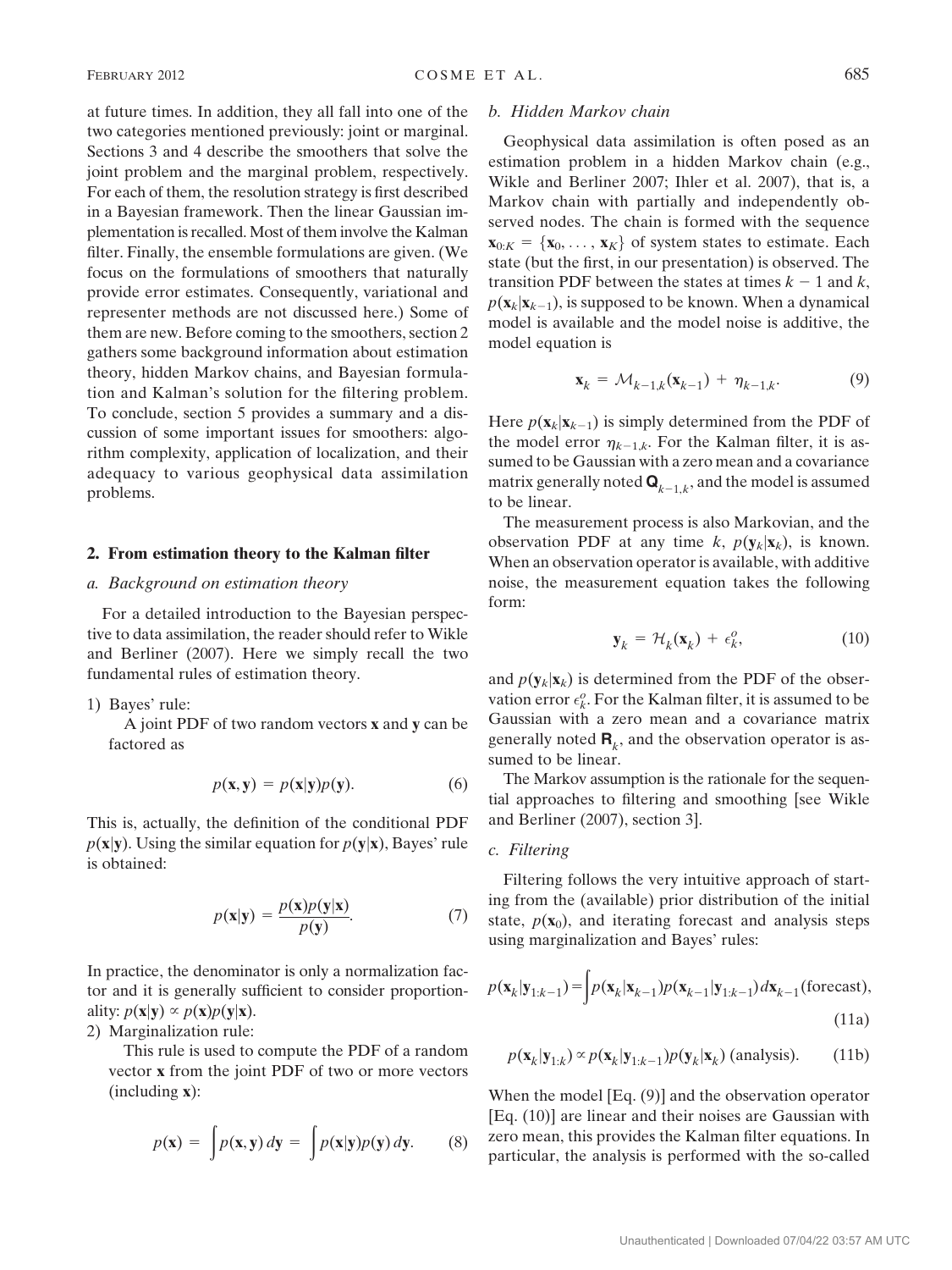TABLE 1. Equations of the Kalman filter. After initialization, the forecast and analysis steps alternate from  $k = 1$  to K.

| Initialization                                                                                              |                                  |                 |
|-------------------------------------------------------------------------------------------------------------|----------------------------------|-----------------|
| $\mathbf{x}_0^a$ and $\mathbf{P}_0^a$                                                                       |                                  | KF <sub>0</sub> |
| Forecast step                                                                                               |                                  |                 |
| $\mathbf{x}_{k1:k-1}^f = \mathbf{M}_{k-1,k} \mathbf{x}_{k-1 1:k-1}^a$                                       | State propagation                | KF1             |
| ${\bf P}_{k 1:k-1}^f={\bf M}_{k-1,k}{\bf P}_{k-1 1:k-1}^a{\bf M}_{k-1,k}^{\rm T}$<br>$+$ Q <sub>k-1.k</sub> | Covariance<br>propagation        | KF <sub>2</sub> |
| Analysis step                                                                                               |                                  |                 |
| $\mathbf{d}_k = \mathbf{y}_k - \mathbf{H}_k \mathbf{x}_{k 1:k-1}^f$                                         | Innovation                       | KF3             |
| $\mathbf{G}_k = \mathbf{H}_k \mathbf{P}_{k 1:k-1}^f \mathbf{H}_k^T + \mathbf{R}_k$                          | Innovation error<br>covariances  | KF4             |
| $Kk 1:k-1 = Pfk 1:k-1HTkG-1k$                                                                               | Kalman gain                      | KF5             |
| $\mathbf{x}_{k 1:k}^a = \mathbf{x}_{k 1:k-1}^f + \mathbf{K}_{k 1:k-1}\mathbf{d}_k$                          | Filter analysis                  | KF6             |
| ${\bf P}^{a}_{k 1:k} = ({\bf I}-{\bf K}_{k 1:k-1}{\bf H}_{k}){\bf P}^{f}_{k 1:k-1}$                         | Filter analysis<br>(covariances) | KF7             |

best linear unbiased estimate (BLUE) equations. The Kalman filter equations are recalled in Table 1 for the purpose of setting the notations and the background for the smoother algorithms described next. The notation adopted for the time indices in the state vectors and covariance matrices recalls the conditioning of the associated PDF. For example,  $\mathbf{x}_{i|1:k}^a$  (which will be met later) represents the (analysis) state estimate at time  $i$  updated with the observations  $\{y_1, \ldots, y_k\}$ . The *forecast* and analysis superscripts,  $f$  and  $a$ , are then superfluous, but preserved to make understanding easier. They will be inappropriate only for the ensemble smoother description (section 3c), where other notations are chosen.

For most atmospheric or oceanic applications, the Kalman filter is actually implemented in an ensemble form (Evensen 2003), where the state PDF is represented by a limited (a few tens typically) number  $M$  of particles or members, noted  $\mathbf{x}^{f,m}$  for the forecast (we drop the time index here for conciseness). One may compute the mean of this ensemble,  $\overline{\mathbf{x}}^f = \sum_{\mathbf{x}} \mathbf{x}^{f,m} / M$ , and form the matrix of scaled anomalies  $S^f$ , the *m*th column of which is defined by

$$
\left(\mathbf{S}^f\right)_m = \frac{\mathbf{x}^{f,m} - \overline{\mathbf{x}}^f}{\sqrt{M-1}}.\tag{12}
$$

Theoretically, the covariance matrix can be computed as  $P^f = S^f S^{fT}$ , but this is never done in practice. On the contrary, the ensemble Kalman filter (EnKF) takes full advantage of the square root representation of the covariance matrix. At the forecast step, the mean state and matrix propagation (KF1 and KF2 in Table 1) are replaced by the propagation of each ensemble member. The analysis, also performed for each member, can be written as

$$
\mathbf{x}^{a,m} = \mathbf{x}^{f,m} + \mathbf{S}^f \boldsymbol{\gamma}^m.
$$
 (13)

The analysis correction then appears as a linear combination of the anomalies. Here  $\gamma^m$  is a vector containing the corresponding coefficients. It can be computed following different strategies (e.g., Tippett et al. 2003). For the sake of simplicity here, we mention only the basic form (useful here for the following presentation, but not convenient from the computational viewpoint):

$$
\gamma^{m} = (\mathbf{H}\mathbf{S}^{f})^{\mathrm{T}}[(\mathbf{H}\mathbf{S}^{f})(\mathbf{H}\mathbf{S}^{f})^{\mathrm{T}} + \mathbf{R}]^{-1}(\mathbf{y}^{m} - \mathbf{H}\mathbf{x}^{f,m}),
$$
\n(14)

where  $y^m$  denotes the perturbed observation.

## 3. Joint smoothing

# a. Fixed-interval sequential smoother

This smoother finds the PDF given by Eq. (3) in a sequential way and belongs to the category of fixedinterval smoothers. With  $k$  scanning the interval  $[0, K]$ , the PDF is computed as

$$
p(\mathbf{x}_{0:k}|\mathbf{y}_{1:k}) \propto p(\mathbf{x}_{0:k-1}|\mathbf{y}_{1:k-1})p(\mathbf{x}_k|\mathbf{x}_{k-1})p(\mathbf{y}_k|\mathbf{x}_k). \quad (15)
$$

This decomposition is obtained using Bayes' rule, the definition of the conditional PDF and the Markov property of the system. The sequential character of the algorithm appears clearly when this equation is decomposed into a forecast step,

$$
p(\mathbf{x}_{0:k}|\mathbf{y}_{1:k-1}) = p(\mathbf{x}_{0:k-1}|\mathbf{y}_{1:k-1})p(\mathbf{x}_k|\mathbf{x}_{k-1}), \quad (16)
$$

and an analysis step,

$$
p(\mathbf{x}_{0:k}|\mathbf{y}_{1:k}) \propto p(\mathbf{x}_{0:k}|\mathbf{y}_{1:k-1})p(\mathbf{y}_k|\mathbf{x}_k). \tag{17}
$$

The forecast equation [Eq. (16)] differs from the filter forecast [Eq. (11a)] by the fact that marginalization on  $\mathbf{x}_{k-1}$  is not applied. This is because  $\mathbf{x}_{k-1}$  (and actually all the previous state vectors) is estimated jointly with  $\mathbf{x}_{k}$ . We note in passing that the dimension of  $\mathbf{x}_{0:k}$ , the multistep state vector to estimate, increases with  $k$ .

In the linear Gaussian framework, the fixed-interval sequential smoother is quite easy to derive using an augmented state vector approach (e.g., Anderson and Moore 1979). The algorithm is based on the Kalman filter, completed with a set of equations specific to the smoother. These equations are summarized in Table 2.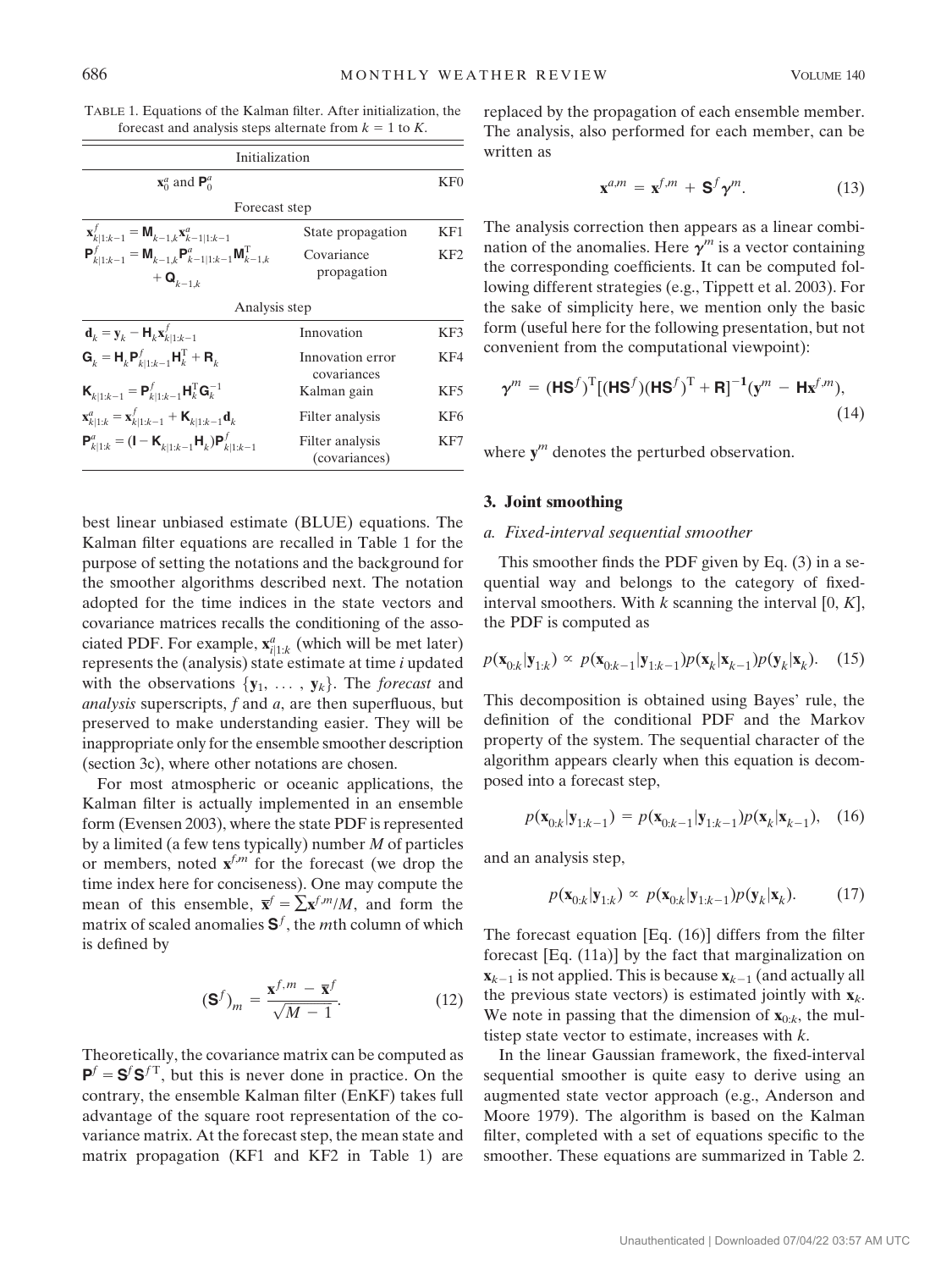TABLE 2. Equations of the sequential fixed-interval and fixed-lag smoothers. They come in addition to the filter equations, except KF2 in Table 1, explicitly decomposed into the first two equations here. The smoother analyses are performed just after the filter analysis: the loop on  $k$  includes both the forecast and analysis steps (in other words, the two steps alternate as in the Kalman filter). Within each step, the equations (except for the second one) must be applied for every time i concerned by smoothing. For the sequential smoother,  $i \in [0, k - 1]$ ; for the fixed-lag smoother,  $i \in [k - L, k - 1].$ 

| Forecast step                                                                                      |                                     |  |  |  |
|----------------------------------------------------------------------------------------------------|-------------------------------------|--|--|--|
| ${\bf P}_{k.i 1:k-1}^{fa}={\bf M}_{k-1,k}{\bf P}_{k-1,i 1:k-1}^{aa}$                               | Cross-covariances<br>propagation    |  |  |  |
| ${\bf P}_{k 1:k-1}^f={\bf M}_{k-1,k}({\bf P}_{k,k-1 1:k-1}^{fa})^{\rm T}+{\bf Q}_{k-1,k}$          |                                     |  |  |  |
| Smoother analysis step                                                                             |                                     |  |  |  |
| $\mathbf{K}_{i 1:k-1} = (\mathbf{H}_k \mathbf{P}_{k,i 1:k-1}^{ta})^{\mathrm{T}} \mathbf{G}_k^{-1}$ | Smoother gain                       |  |  |  |
| $\mathbf{x}_{i 1:k}^a = \mathbf{x}_{i 1:k-1}^a + \mathbf{K}_{i 1:k-1}\mathbf{d}_k$                 | Smoother analysis<br>(state)        |  |  |  |
| ${\bf P}_{k,i 1:k}^{aa} = ({\bf I}-{\bf K}_{k 1:k-1}{\bf H}_{k}){\bf P}_{k,i 1:k-1}^{fa}$          | Smoother analysis<br>(covariance 1) |  |  |  |
| ${\bf P}^{a}_{i 1:k}={\bf P}^{a}_{i 1:k-1}-{\bf K}_{i 1:k-1}{\bf H}_{k}{\bf P}^{ta}_{k,i 1:k-1}$   | Smoother analysis<br>(covariance 2) |  |  |  |

They involve, in particular, cross-covariance matrices, defined as  $\mathbf{P}_{k,i|1:k-1}^{fa} = E[\epsilon_{k|1:k-1}^f \epsilon_{i|1:k-1}^a$ <sup>T</sup>] where  $E[$  ] is the expectation operator,  $\epsilon_{k|1:k-1}^{f^{(k|1:k-1)}}$  the filter forecast error at time k, and  $\epsilon_{i|1:k-1}^a$  the smoother analysis error at time i when observations from 1 to  $k - 1$  have been included.

The ensemble approach to fixed-interval sequential smoothing has been introduced and tested on toy models by Evensen and van Leeuwen (2000), on a large-scale oceanic experiment by Brusdal et al. (2003), and recently used by Barth et al. (2010) for an ocean tides application. Extending the ensemble filter to smoothing is technically straightforward. With the matrix definitions of section 2c, it consists of implementing the following retrospective analysis equation, for each ensemble member:

$$
\mathbf{x}_{i|1:k}^{a,m} = \mathbf{x}_{i|1:k-1}^{a,m} + \mathbf{S}_{i|1:k-1}^{a} \gamma^{m}, \qquad (18)
$$

to be performed, at each observation time  $k$ , for the past times  $i \in [0, k - 1]$  [e.g., see Cosme et al. (2010) for the full derivation of this equation]. The retrospective analysis for each time  $i$  is initialized with the filter analysis at time *i*,  $\mathbf{x}_{i|1:i}^{a,m}$ , when it is computed. At the analysis step  $i + 1$ ,  $\mathbf{x}_{i|1:i+1}^{a,m}$  is computed using Eq. (18), and so on. It is also possible to compute the smoother estimates offline, which is after the filter pass and without running the dynamical model. In this case, several equivalent implementation strategies exist (Ravela and McLaughlin 2007). Note that the vector  $\gamma^m$  in Eq. (18) is the same as in Eq. (13), which means that it is available at no extra cost: the smoother has almost the same CPU cost as the filter. But if one wants to save all the smoother estimates, the storage requirement grows quadratically with  $K$ , instead of linearly with  $K$  for the filter. This defect is generally corrected using a fixed-lag smoother, described next.

### b. Fixed-lag smoother

The fixed-lag smoother is close to the sequential fixedinterval smoother described previously. The difference lies in the fact that the size of the state vector to be estimated is kept unchanged through time (except in the first initialization steps). Consequently, the oldest state is ruled out from the estimation process at each forecast step. In the Bayesian framework, this exclusion is obtained through marginalization. This slightly modifies the Bayesian formulation of the problem. The forecast step [Eq. (16)] becomes

$$
p(\mathbf{x}_{k-L:k}|\mathbf{y}_{1:k-1})
$$
  
=  $p(\mathbf{x}_k|\mathbf{x}_{k-1}) \int p(\mathbf{x}_{k-L-1:k-1}|\mathbf{y}_{1:k-1}) d\mathbf{x}_{k-L-1},$  (19)

and the analysis step [Eq. (17)] does not change, with  $\mathbf{x}_{k-L:k}$  instead of  $\mathbf{x}_{0:k}$ .

Like the fixed-interval sequential smoother, the "standard" derivation of the fixed-lag smoother in the linear-Gaussian framework is based on an augmented state vector approach, as detailed by Anderson and Moore (1979), Simon (2006), or Zhu et al. (1999). Another original derivation and a table synthetizing the equations can be found in Cohn et al. (1994). It is partly reproduced in Table 2 here.

The ensemble approach to fixed-lag smoothing can be obtained from Evensen and van Leeuwen (2000). Zhu et al. (2003) have performed fixed-lag smoothing experiments with a meteorological data assimilation system based on the physical-space statistical analysis system (PSAS; Cohn et al. 1998). Khare et al. (2008) have examined the benefits of the ensemble Kalman smoother with the Lorenz-96 model and an atmospheric general circulation model. Cosme et al. (2010) have presented a square root form of the fixed-lag smoother and an application with a high-resolution, primitive equations ocean circulation model. The numerical implementation of the fixed-lag smoother strictly follows the fixed-interval sequential smoother, with Eq. (18), but with the retrospective analyses now restricted to the last L time steps:  $i \in [k - L, k - 1]$ . This smoother is straightforward to implement, exhibits a negligible CPU cost (in addition to the filter), and the associated storage requirement grows only linearly with  $K(L + 1)$  instead of  $K$  for the filter. Then, it utterly fulfills the storage constraints of reanalysis. Surprisingly, though, it has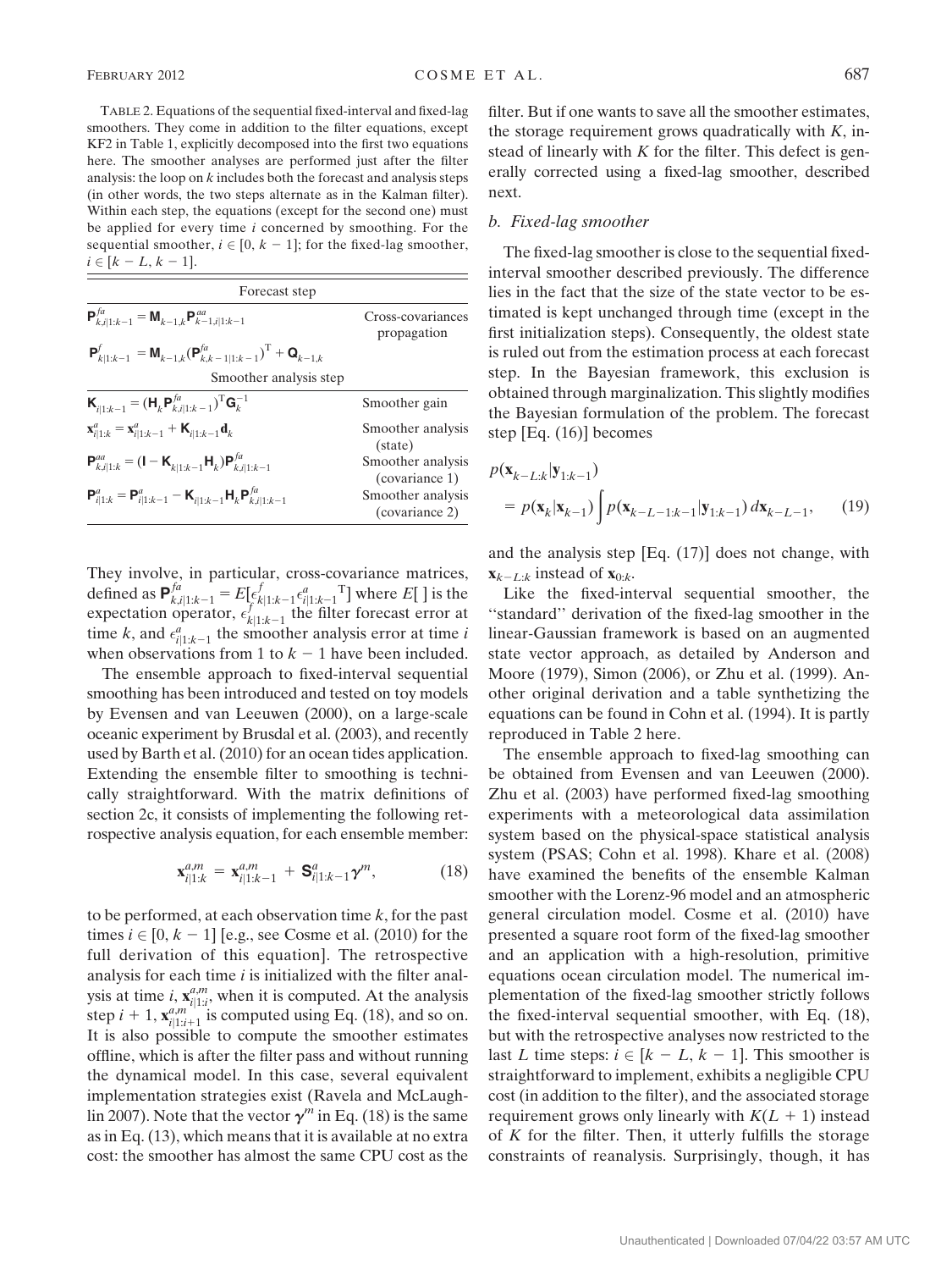drawn little attention from meteorologists and oceanographers so far.

#### c. Ensemble smoother

The ensemble smoother was introduced by van Leeuwen and Evensen (1996) to solve the smoothing problem defined by Eq. (3). It has gained interest recently, though not in the exact terms of ''ensemble smoother,'' for four-dimensional or asynchronous ensemble filtering (Hunt et al. 2004; Sakov et al. 2010). The benefit is to use the innovations and state error statistics at the precise observation times within the assimilation window, to compute the filter correction at the end of the window. The ''original'' ensemble smoother is of the fixed-interval type. The strategy is to modify a background, joint PDF of the full sequence of states with the full set of observations, using Bayes' rule:

$$
p(\mathbf{x}_{0:K}|\mathbf{y}_{1:K}) \propto p(\mathbf{x}_{0:K})p(\mathbf{y}_{1:K}|\mathbf{x}_{0:K}),
$$
 (20)

which can be reduced, thanks to the Markov hypothesis, to

$$
p(\mathbf{x}_{0:K}|\mathbf{y}_{1:K}) \propto p(\mathbf{x}_{0:K}) \prod_{k=1}^{K} p(\mathbf{y}_k|\mathbf{x}_k).
$$
 (21)

In the linear Gaussian framework, the ensuing strategy would be to define an extended (four dimensional) state vector by gathering the state vectors from  $0$  to  $K$ , and form a background [mean,  $\hat{\mathbf{x}}^b = (\mathbf{x}_0^b, \dots, \mathbf{x}_K^b)^T$ , and covariance matrix] for this vector, using the background at time 0 and the dynamical model; then, the analysis can be performed by implementing either Eq. (20) (global analysis) or Eq. (21) (sequential analysis). In the global option, one has to form the extended observation vector  $\hat{\mathbf{y}} = (\mathbf{y}_1^{\mathrm{T}}, \dots, \mathbf{y}_K^{\mathrm{T}})^{\mathrm{T}}$ , the corresponding covariance matrix, and the observation operator, then perform a BLUE analysis. In the sequential option, the observations are used one at a time and update all the components of the extended state vector. The equations are given in Table 3. The sequential analysis equations are close to those of the fixed-interval sequential smoother (Table 2). The main difference lies in the chronology of the operations.

Using an ensemble formulation, the process starts with the time integration of the ensemble over the time interval, without assimilating data, forming a set of background state vectors  $\mathbf{x}_{0:K}^{b,1:m}$ . Then the two strategies described previously can be adopted.

In the first (global) strategy, adopted by van Leeuwen and Evensen (1996), the background vectors are serially updated using the analysis equation:

$$
\mathbf{x}_{k}^{a,m} = \mathbf{x}_{k}^{b,m} + \mathbf{S}_{k}^{b} \hat{\boldsymbol{\gamma}}^{m}, \tag{22}
$$

TABLE 3. Equations of the ensemble smoother. Initialization is similar to the filter's. In a first step, the background trajectory equations are performed with  $k = 1, K$  and  $i = 1, k - 1$ . In a second step, the analysis is performed, following a global or a sequential strategy. In the second option, the process is initialized by  $\mathbf{x}_k^a = \mathbf{x}_k^b$ ,  $\mathbf{P}_{k}^{a} = \mathbf{P}_{k}^{b}$ , and  $\mathbf{P}_{k,i}^{a} = \mathbf{P}_{k,i}^{b}$ . The loop is on k first. Within the k loop, i runs from 0 to  $K$ .

| Background trajectory                                                                                                                                           |  |  |  |  |
|-----------------------------------------------------------------------------------------------------------------------------------------------------------------|--|--|--|--|
| $\mathbf{x}_k^b = \mathbf{M}_{k-1,k} \mathbf{x}_{k-1}^b$                                                                                                        |  |  |  |  |
| ${\bf P}_{k,i}^b={\bf M}_{k-1,k}{\bf P}_{k-1,i}^b$                                                                                                              |  |  |  |  |
| ${\bf P}_k^b={\bf M}_{k-1,k}({\bf P}_{k,k-1}^b)^{\rm T}+{\bf Q}_{k-1,k}$                                                                                        |  |  |  |  |
| Analysis, global strategy                                                                                                                                       |  |  |  |  |
| BLUE equations with $\hat{\mathbf{x}}^b = (\mathbf{x}_0^{b^T}, \dots, \mathbf{x}_K^{b^T})^T$ and $\hat{\mathbf{y}} = (\mathbf{y}_1^T, \dots, \mathbf{y}_K^T)^T$ |  |  |  |  |
| Analysis, sequential strategy                                                                                                                                   |  |  |  |  |
| $d_k = y_k - H_k x_{k+1-k-1}^a$                                                                                                                                 |  |  |  |  |
| $\mathbf{G}_k = \mathbf{H}_k \mathbf{P}_{k 1:k-1}^a \mathbf{H}_k^{\mathrm{T}} + \mathbf{R}_k$                                                                   |  |  |  |  |
| ${\bf K}_{i1:k-1} = ({\bf H}_k {\bf P}_{k,i1:k-1}^a)^{\rm T} {\bf G}_k^{-1}$                                                                                    |  |  |  |  |
| ${\bf x}_{i1:k}^a = {\bf x}_{i1:k-1}^a + {\bf K}_{i1:k-1} {\bf d}_k$                                                                                            |  |  |  |  |
| ${\bf P}^{a}_{k,i1:k} = ({\bf I}-{\bf K}_{k1:k-1}{\bf H}_{k}){\bf P}^{a}_{k,i1:k-1}$                                                                            |  |  |  |  |
| ${\bf P}^a_{i1:k}={\bf P}^a_{i1:k-1}-{\bf K}_{i1:k-1}{\bf H}_k{\bf P}^a_{k,i1:k-1}$                                                                             |  |  |  |  |
|                                                                                                                                                                 |  |  |  |  |

where  $S_k^b$  is the matrix of scaled anomalies based on the ensemble  $\mathbf{x}_{k}^{b,1:m}$ , following Eq. (12). Contrary to the previously described sequential smoothers [Eq. (18)], where the ''background'' term contains the information from the observations  $y_{1:k-1}$ , here the observational information is only and fully contained in the M-vector  $\hat{\gamma}^m$  (hence the term "global"). The latter is computed as

$$
\hat{\boldsymbol{\gamma}}^{m} = \sum_{l=1}^{K} \mathbf{S}_{l}^{b} \mathbf{T} \mathbf{H}_{l}^{T} \mathbf{b}_{l}^{m}.
$$
 (23)

Denoting by  $s_l$  the number of observations at time  $l$ ,  $\mathbf{b}_l^m$ is an  $s_l$  vector, the *l*th part of a ( $\sum_l s_l$ )-vector  $\hat{\mathbf{b}}^m$ , itself the solution of the linear equation:

$$
[\hat{\mathbf{H}}\hat{\mathbf{S}}(\hat{\mathbf{H}}\hat{\mathbf{S}})^{\mathrm{T}} + \hat{\mathbf{R}}]\hat{\mathbf{b}}^{m} = \hat{\mathbf{d}}^{m}.
$$
 (24)

Here  $\hat{\mathbf{d}}^m$  is the vector of innovations extended over the time interval, computed from the observations and the background *m*th trajectory  $\mathbf{x}_{1:K}^{b,m}$ . The variable  $\hat{\mathbf{S}}$  is the time-extended matrix of anomalies, formed by the arrangement of the K matrices  $\mathbf{S}_k^b$  in a column, while  $\hat{\mathbf{H}}$  is the corresponding, time-extended observation operator. Note that Eq.  $(24)$  must be solved *M* times. This is the most CPU-consuming calculation in the analysis. However, if one uses an eigenbasis observational update (or square root approach; Tippett et al. 2003; Brankart et al.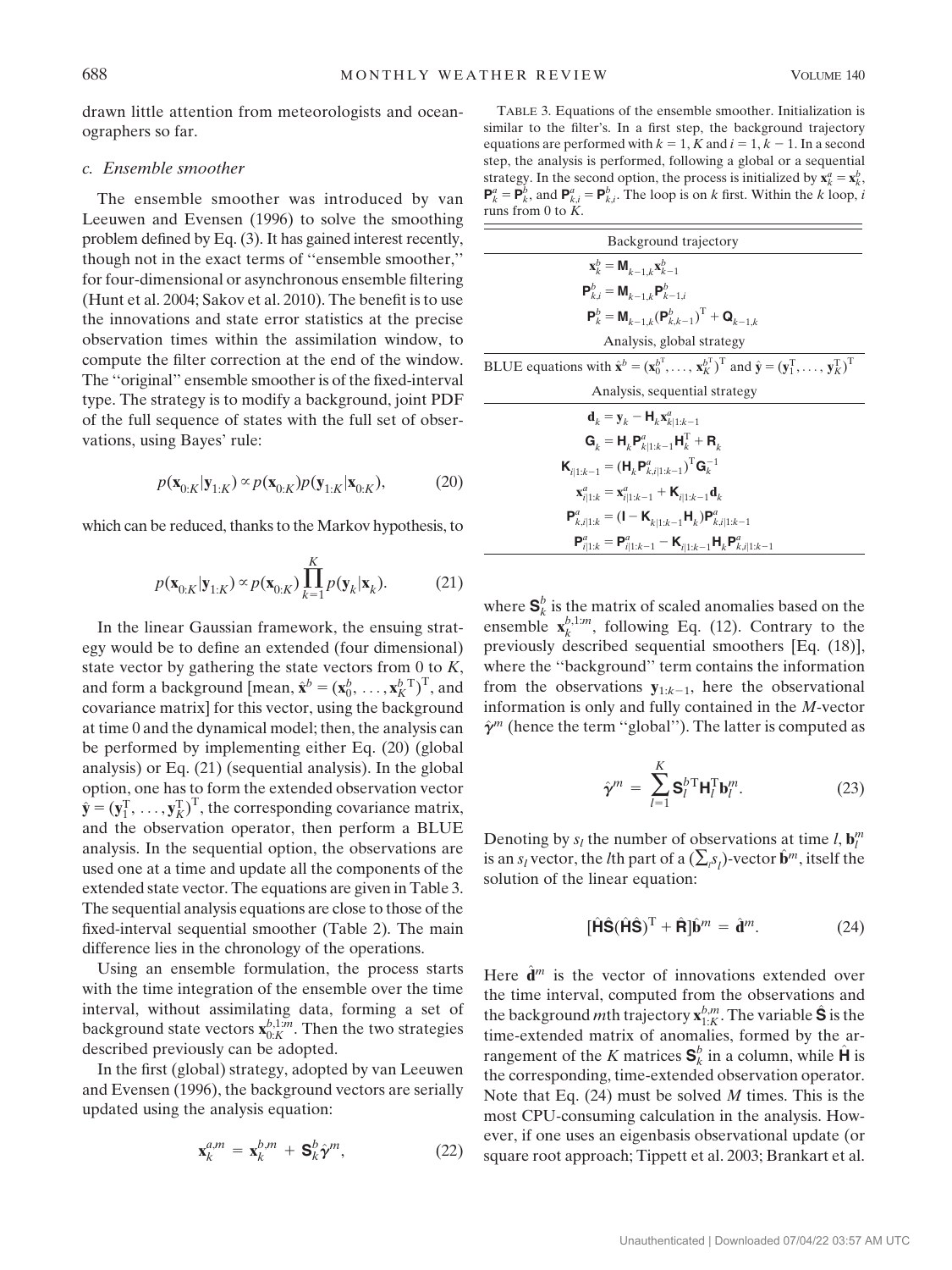TABLE 4. Equations of the RTS smoother. They are applied after a Kalman filter pass over the interval. Here k runs from  $K - 1$  down to 1.

$$
\begin{aligned} \mathbf{K}_k^s &= \mathbf{P}_{k|1:k}^a \mathbf{M}_{k,k+1}^T (\mathbf{P}_{k+1|1:k}^f)^{-1} \\ \mathbf{x}_{k|1:K}^s &= \mathbf{x}_{k|1:k}^a + \mathbf{K}_k^s (\mathbf{x}_{k+1|1:K}^s - \mathbf{x}_{k+1|1:k}^f) \\ \mathbf{P}_{k|1:K}^s &= \mathbf{P}_{k|1:k}^a - \mathbf{K}_k^s (\mathbf{P}_{k+1|1:k}^f - \mathbf{P}_{k+1|1:K}^s) \mathbf{K}_k^{sT} \end{aligned}
$$

2011), for example a formulation of the ensemble update using an eigenbasis decomposition of the matrix

$$
\hat{\Gamma} = (\hat{\mathbf{H}}\hat{\mathbf{S}})^{\mathrm{T}}\hat{\mathbf{R}}^{-1}(\hat{\mathbf{H}}\hat{\mathbf{S}}) = \hat{\mathbf{U}}\hat{\Lambda}\hat{\mathbf{U}}^{\mathrm{T}},
$$
 (25)

then this decomposition can be done once for all the ensemble members updates. The cost of this eigenbasis decomposition is of the order of  $M^3$ , similar to what it is in the filter (at each analysis step). Thus, the complexity of the ensemble smoother analysis appears approximately  $K$  times lower than the EnKF, which includes K analysis steps. The method of van Leeuwen and Evensen (1996) has been used experimentally for oceanic problems by van Leeuwen (1999, 2001).

The sequential strategy (never described elsewhere, to our knowledge) involves a serial processing of the observations, from time 1 to  $K$ , after the first ensemble integration with the free model. At any time  $k$ , the observations  $y_{1:k-1}$  have been used, providing the updated ensemble  $\mathbf{x}_{i|1:k-1}^{a,m}$ , with  $i = 1, \ldots, K$ . The use of observation  $y_k$  leads to an analysis equation of the form of Eq. (18):

$$
\gamma^{m} = (\mathbf{H}_{k} \mathbf{S}_{k|1:k-1}^{a})^{\mathrm{T}} [\mathbf{H}_{k} \mathbf{S}_{k|1:k-1}^{a} (\mathbf{H}_{k} \mathbf{S}_{k|1:k-1}^{a})^{\mathrm{T}} + \mathbf{R}_{k}]^{-1}
$$

$$
\times (\mathbf{y}_{k}^{m} - \mathbf{H}_{k} \mathbf{x}_{k|1:k-1}^{a,m}). \tag{26}
$$

As with the EnKF, any method can be adopted to compute this term.

### 4. Marginal smoothing

### a. Forward–backward smoother

This smoother was first introduced in the linear Gaussian framework by Rauch et al. (1965) and works over a fixed interval. It is also called the Rauch–Tung–Striebel (RTS) smoother.

In the forward–backward approach, the smoothed PDF is written as

$$
p(\mathbf{x}_{k}|\mathbf{y}_{1:K}) = \int p(\mathbf{x}_{k}|\mathbf{x}_{k+1}, \mathbf{y}_{1:K}) p(\mathbf{x}_{k+1}|\mathbf{y}_{1:K}) d\mathbf{x}_{k+1},
$$
\n(27a)

$$
= p(\mathbf{x}_{k}|\mathbf{y}_{1:k}) \int \frac{p(\mathbf{x}_{k+1}|\mathbf{x}_{k})}{p(\mathbf{x}_{k+1}|\mathbf{y}_{1:k})} p(\mathbf{x}_{k+1}|\mathbf{y}_{1:K}) d\mathbf{x}_{k+1}, \quad (27b)
$$

where the Markov hypothesis and Bayes' rule have been used to yield  $p(\mathbf{x}_k|\mathbf{x}_{k+1}, \mathbf{y}_{1:K}) = p(\mathbf{x}_k|\mathbf{x}_{k+1}, \mathbf{y}_{1:K})$ , and  $p(\mathbf{x}_{k}|\mathbf{x}_{k+1}, \mathbf{y}_{1:k}) = p(\mathbf{x}_{k}|\mathbf{y}_{1:k})p(\mathbf{x}_{k+1}|\mathbf{x}_{k})/p(\mathbf{x}_{k+1}|\mathbf{y}_{1:k}),$  respectively. The right-hand side of Eq. (27b) clearly exhibits the fact that the smoother analysis at  $k$  is obtained from the filter analysis at  $k$ , corrected with a term that involves the smoother analysis at  $k + 1$ . This induces a natural algorithm formed by a forward filter pass followed by a backward smoother pass.

In the linear Gaussian case, the filter analysis at  $k$  comes from a Kalman filter pass over the time interval. The smoother analysis at  $K$  is simply the filter analysis, since no future observation is included in the estimation. Then the smoother analyses are calculated recursively from  $K - 1$  down to 1. This provides the RTS smoother equations, which are summarized in Table 4. The RTS algorithm is appealing because the backward sequence can be solved without using the dynamical model: if the term  $M_{k,k+1}P_k^a$  has been stored during the filter pass, it is reused in the backward pass. The main issue concerns the inversion of the forecast covariance matrix (first equation in Table 4), that generally requires approximations. The RTS smoother is likely the one that has received the greatest attention from the geophysics community (e.g., Lermusiaux and Robinson 1999; Fukumori 2006).

The ensemble formulation of the RTS smoother logically involves a retrospective analysis (Table 4, second equation) for each member:

$$
\mathbf{x}_{k|1:K}^{s,m} = \mathbf{x}_{k|1:K}^{a,m} + \mathbf{K}_k^s(\mathbf{x}_{k+1|1:K}^{s,m} - \mathbf{x}_{k+1|1:K}^{f,m}).
$$
 (28)

It can be easily shown that this ensemble of updates provides the appropriate smoother covariance matrix (Table 4, third equation), and this is still true if  $(\mathbf{P}_{k+1|1:k}^f)^{-1}$ represents the pseudoinverse of  $\mathbf{P}_{k+1|1:k}^f$  when the latter is singular, which happens in reduced-order approaches. A first method to compute the gain (Table 4, first equation) may rely on a covariance localization strategy (Houtekamer and Mitchell 2001; Hamill et al. 2001). To our knowledge, this has never been explored so far. Localization leads to compute a different gain matrix for each grid point of the numerical model, with a reduced, full-rank forecast covariance matrix. Such a matrix can be numerically inverted, but this must be done for each model grid point, which might be expensive in highdimensional applications. Another method to compute the smoother gain, described by Fukumori (2002), relies on a *partitioning* approach to filtering and smoothing that consists in approximating the model state by a sum of independent dynamical processes, each of them supposedly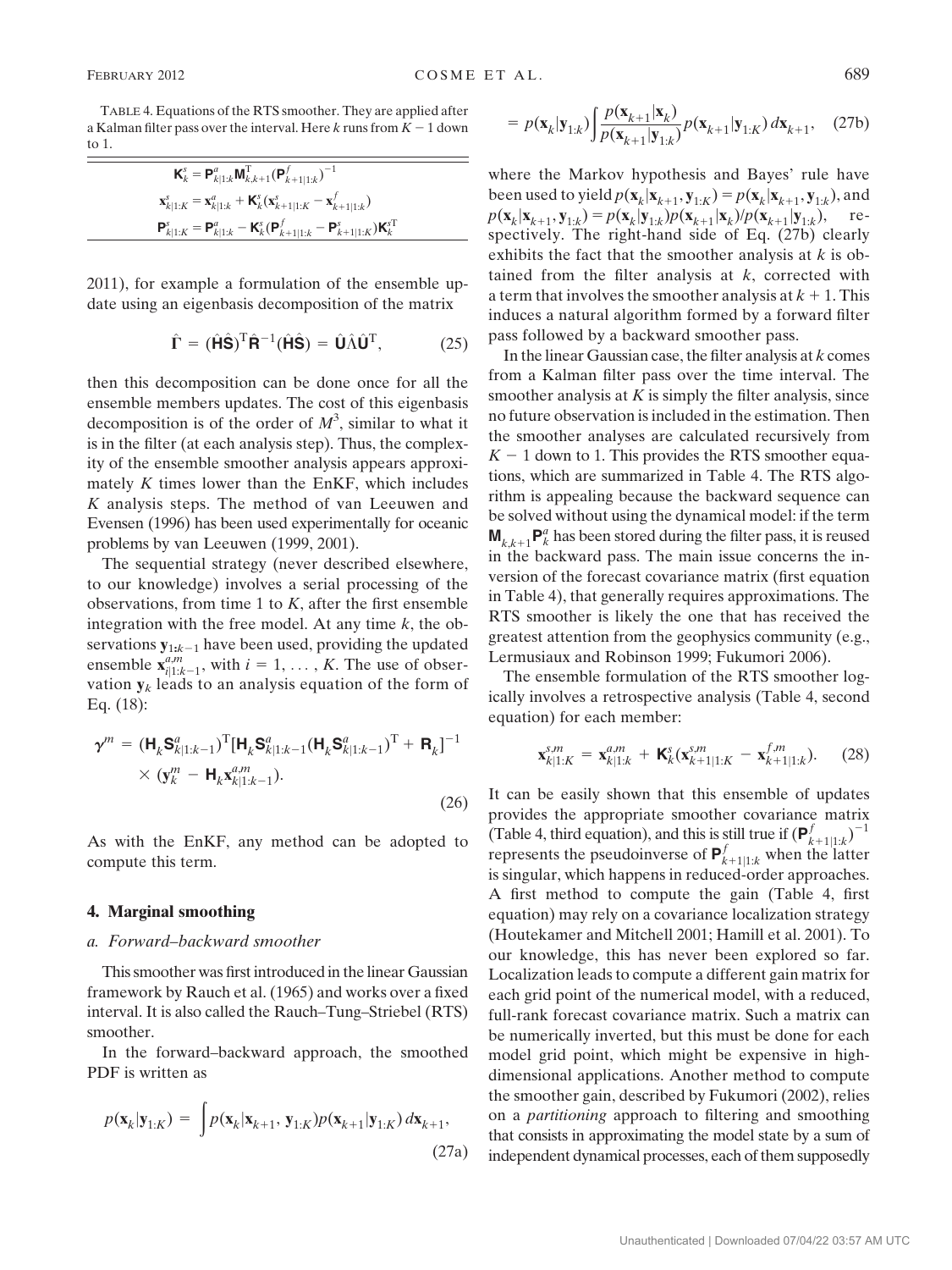represented by a low-dimensional vector [Fukumori 2002, see his Eq. (3)]. Then the inversion of the covariance matrix involves the inversion of low dimensional matrices [Fukumori 2002, see his Eq. (15)]. The third method we are aware of to compute the smoother gain has been proposed by Lermusiaux and Robinson (1999). It is based on the singular value decomposition (SVD):

$$
\mathbf{S}_{k+1|k}^{f} = \mathbf{U} \Sigma^{f} \mathbf{V}^{\mathrm{T}}, \tag{29}
$$

which allows the simple writing of the smoother gain:

$$
\mathbf{K}_k^s = \mathbf{S}_{k|k}^a \mathbf{V} \Sigma^{f^{-1}} \mathbf{U}^{\mathrm{T}}.
$$
 (30)

The SVD is the most CPU-consuming calculation here  $(\alpha N^2 M)$ , where N is the size of the state vector and assuming  $M \ll N$ ), since  $\Sigma^f$  is an  $M \times M$  diagonal matrix. Finally, we suggest that the smoother gain be computed as

$$
\mathbf{K}_{k}^{s} = \mathbf{S}_{k|k}^{a} [(\mathbf{S}_{k+1|k}^{f})^{\mathrm{T}} \mathbf{S}_{k+1|k}^{f}]^{-1} \mathbf{S}_{k+1|k}^{f}^{\mathrm{T}}.
$$
 (31)

This formula, equivalent to the standard formula [and easily retrieved using Eq. (29)], solves the problem of dimension, since the matrix to be inverted is now of dimension  $M \times M$ . Assuming this operation is the most CPU consuming in the analysis, this approach makes the cost of the backward pass similar to the filter's, without the model integrations.

#### b. Two-filter smoother

This smoother was introduced in the linear Gaussian framework by Fraser and Potter (1969) and solves the fixed-interval problem. See also Ménard et al. (1996) for a more synthetic description. Because of its particular complexity, this smoother has never been applied in geophysics to our knowledge.

In the Bayesian framework, the smoothing problem is tackled with the following decomposition, based on Bayes' rule:

$$
p(\mathbf{x}_k|\mathbf{y}_{1:K}) \propto p(\mathbf{x}_k|\mathbf{y}_{1:K})p(\mathbf{y}_{k+1:K}|\mathbf{x}_k). \tag{32}
$$

The first term on the right-hand side is the filter analysis. The second term has been simplified by invoking the Markov hypothesis, which led to

$$
p(\mathbf{y}_{k+1:K}|\mathbf{x}_k,\mathbf{y}_{1:k}) = p(\mathbf{y}_{k+1:K}|\mathbf{x}_k). \tag{33}
$$

This joint likelihood function is obtained with a backwardin-time ''likelihood'' filter that performs a sequence of alternating observational updates:

$$
p(\mathbf{y}_{k+1:K}|\mathbf{x}_{k+1}) = p(\mathbf{y}_{k+2:K}|\mathbf{x}_{k+1})p(\mathbf{y}_{k+1}|\mathbf{x}_{k+1}),
$$
 (34)

[easily obtained from Eq. (6) and Markov hypothesis], and propagation steps:

$$
p(\mathbf{y}_{k+1:K}|\mathbf{x}_k) = \int p(\mathbf{y}_{k+1:K}|\mathbf{x}_{k+1}) p(\mathbf{x}_{k+1}|\mathbf{x}_k) d\mathbf{x}_{k+1}.
$$
\n(35)

These are initialized with the likelihood function at  $K$ ,  $p(\mathbf{y}_K|\mathbf{x}_K).$ 

To see the connection between the backward ''likelihood'' filter and a backward ''standard'' filter, let us introduce a (not normalized) probability density g defined for any  $k$  and  $i$  as

$$
g(\mathbf{x}_k|\mathbf{y}_{i:K}) = p(\mathbf{y}_{i:K}|\mathbf{x}_k)p(\mathbf{x}_k). \tag{36}
$$

Multiplying Eq. (34) by  $p(\mathbf{x}_{k+1})$  leads to

$$
g(\mathbf{x}_{k+1}|\mathbf{y}_{k+1:K}) = g(\mathbf{x}_{k+1}|\mathbf{y}_{k+2:K})p(\mathbf{y}_{k+1}|\mathbf{x}_{k+1}),
$$
 (37)

which is very similar, in backward form, to the filter analysis in Eq. (11b). Multiplying Eq. (35) by  $p(\mathbf{x}_{k+1})$  leads to

$$
g(\mathbf{x}_{k}|\mathbf{y}_{k+1:K}) = \int g(\mathbf{x}_{k+1}|\mathbf{y}_{k+1:K}) p(\mathbf{x}_{k}|\mathbf{x}_{k+1}) d\mathbf{x}_{k+1}.
$$
 (38)

This equation is similar, still in backward form, to the filter forecast Eq. (11a). Consequently, to get the likelihood function  $p(\mathbf{y}_{k+1:K}|\mathbf{x}_k)$ , a strategy is to (i) define  $g(\mathbf{x}_K|\mathbf{y}_K) = p(\mathbf{y}_K|\mathbf{x}_K)p(\mathbf{x}_K)$ , (ii) run a backward filter from K to k, and then (iii) compute  $g(\mathbf{x}_k|\mathbf{y}_{k+1:K})/p(\mathbf{x}_k)$ . The prior PDF  $p(\mathbf{x}_k)$  may easily be obtained from  $p(\mathbf{x}_k)$  using the marginalization rule involving the backward model  $p(\mathbf{x}_k|\mathbf{x}_K)$ . In theory, any initial prior  $p(\mathbf{x}_K)$  can be assigned, since it is divided out later by  $p(\mathbf{x}_k)$ , which must not equal zero in the definition interval of  $\mathbf{x}_k$ . In other words, it must be sufficiently uninformative. A first possibility is that it is uninformative because  $p(\mathbf{x}_k)$  has forgotten the final state because of a model error, but this does not apply to the first time steps ( $k = K - 1, K - 2, \ldots$ ); a second possibility is simply that its precursor  $p(\mathbf{x}_K)$  is sufficiently uninformative too (e.g., homogeneous).

In Kalman's framework, the most uninformative PDF is a Gaussian PDF with infinite covariance matrix (and any mean). This is the choice made by Fraser and Potter (1969) when they set out the two-filter smoother. This results in the equality

$$
g(\mathbf{x}_K|\mathbf{y}_K) = p(\mathbf{y}_K|\mathbf{x}_K),\tag{39}
$$

demonstrated by applying the BLUE equations with a finite covariance matrix, then letting it tend to infinity.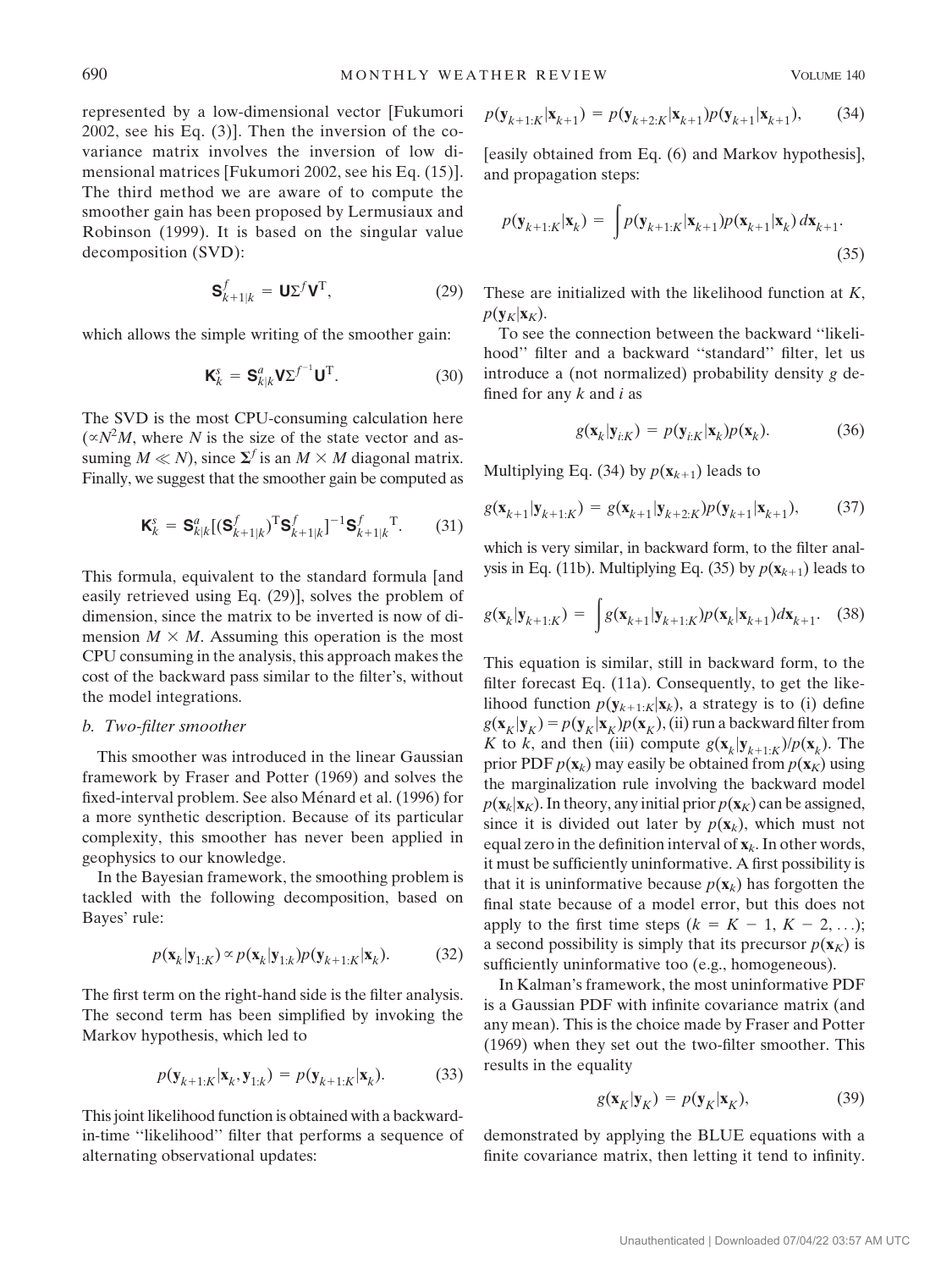TABLE 5. Equations of the two-filter smoother (to complete the filter equations). They are applied after a Kalman filter pass over the interval. Here k runs from  $K - 1$  down to 0.

| Initialization of the backward pass                                                                                                                           |  |  |
|---------------------------------------------------------------------------------------------------------------------------------------------------------------|--|--|
| $z_{V}^{f} = 0, N_{V}^{f} = 0.$                                                                                                                               |  |  |
| Backward forecast step                                                                                                                                        |  |  |
| $\widetilde{\mathbf{M}}_{k+1,k} = \mathbf{M}_{k,k+1}^{\mathrm{T}} \mathbf{N}_{k+1 k+1:K}^{a} (\mathbf{N}_{k+1 k+1:K}^{a} + \mathbf{N}_{k+1 k+1:K}^{a})$       |  |  |
| $\times$ Q <sub>kk+1</sub> N <sup>a</sup> <sub>k+1lk+1:K</sub> ) <sup>-1</sup>                                                                                |  |  |
| $z^{f}_{k k+1\cdot K} = \widetilde{\mathbf{M}}_{k+1,k} \mathbf{z}^{a}_{k+1 k+1:K}$                                                                            |  |  |
| $N_{k k+1:K}^f = \tilde{M}_{k+1,k} N_{k+1 k+1:K}^d M_{k,k+1}$                                                                                                 |  |  |
| Backward analysis step                                                                                                                                        |  |  |
| $\mathbf{N}_{k k:K}^a = \mathbf{N}_{k k+1:K}^f + \mathbf{H}_k^{\mathrm{T}} \mathbf{R}_k^{-1} \mathbf{H}_k$                                                    |  |  |
| $\mathbf{z}_{k k\cdot K}^a = \mathbf{z}_{k k+1\cdot K}^f + \mathbf{H}_k^{\mathrm{T}} \mathbf{R}_k^{-1} \mathbf{y}_k$                                          |  |  |
| Smoother analysis                                                                                                                                             |  |  |
| $\mathbf{x}_{k 1:K}^s = (\mathbf{l} + \mathbf{P}_{k 1:K}^a \mathbf{N}_{k k+1:K}^f)^{-1} (\mathbf{x}_{k 1:K}^a - \mathbf{P}_{k 1:K}^a \mathbf{z}_{k k+1:K}^f)$ |  |  |
| ${\bf P}^s_{k 1:K} = ({\bf I} + {\bf P}^a_{k 1:k} {\bf N}^f_{k k+1:K})^{-1} {\bf P}^a_{k 1:k}$                                                                |  |  |

A concise demonstration is provided in the appendix. Applying the (backward) Kalman filter forecast equations shows that  $p(\mathbf{x}_k)$  is also Gaussian with an infinite covariance matrix. Then, the backward filter equations directly provide the desired (Gaussian) PDF  $p(\mathbf{y}_{k+1:K}|\mathbf{x}_k)$  =  $g(\mathbf{x}_{k}|\mathbf{y}_{k+1:K})$ . The main issue is how to handle an infinite covariance matrix. The information filter (Grewal and Andrews 2001; Simon 2006) is introduced to circumvent this difficulty: the following vectors and matrices are defined:

$$
\mathbf{N}_{k|k+1:K}^{f} = (\mathbf{P}_{k|k+1:K}^{f})^{-1},
$$
\n(40a)

$$
\mathbf{z}_{k|k+1:K}^f = (\mathbf{P}_{k|k+1:K}^f)^{-1} \mathbf{x}_{k|k+1:K},
$$
 (40b)

and initialized to 0. The analysis components  $N^a$  and  $z^a$ are defined similarly. Then the backward Kalman filter equations are written in information form. The transformation also has the property to get rid of the backward model, replaced by the adjoint model. These equations are presented in Table 5. Once the backward likelihood filter forecast at  $k$  is available, it is combined with the forward filter analysis [Eq. (32)] to provide the smoother estimate. In the Gaussian case, the latter is simply a BLUE estimate, displayed in Table 5.

# 5. Summary and discussion

Various smoother algorithms based upon the Kalman filter have been presented and used in geophysics. Five of them are generally put forward: the fixed-interval sequential smoother, the fixed-lag smoother, the ensemble smoother, the forward–backward smoother, and the two-filter smoother. They are derived using different strategies to solve either the joint or the marginal smoothing problem. This paper aimed at making the links between the Bayesian formulations of the smoothing problems, the resolution strategies, and the derived smoother algorithms. It is also an opportunity to gather them together with unified notations, to make comparison easier to the interested reader. Table 6 summarizes the Bayesian formulation of these five smoothers. As many geophysical applications involve an ensemble approach, the ensemble formulation of each algorithm (but the last one, still to be developed to our knowledge) has also been described. Note that we have not mentioned fixed-point smoothing, since it is a particular case of marginal smoothing.

The five algorithms studied here exhibit different characteristics and computational costs. But these costs can be strongly modified by the approximations introduced to deal with the underlying filtering problem, such as an ensemble formulation typically. Here are some important aspects of each algorithm:

• For the fixed-interval sequential smoother, solving the full equations requires  $K(K + 1)/2$  additional model forecasts and  $O(2KN^3)$  extra operations for the analysis, relative to the filter, with  $K$  being the number of analysis updates in the interval and  $N$  is the state dimension. For large systems, this is prohibitive, as for

|                                          |           | Joint smoothers                                                                                                                                                                            |                           |
|------------------------------------------|-----------|--------------------------------------------------------------------------------------------------------------------------------------------------------------------------------------------|---------------------------|
| $p({\bf x}_{0:k} {\bf y}_{1:k})$         | $\propto$ | $p(\mathbf{x}_{0:k-1} \mathbf{y}_{1:k-1})p(\mathbf{x}_k \mathbf{x}_{k-1})p(\mathbf{y}_k \mathbf{x}_k)$                                                                                     | Fixed-interval sequential |
| $p(\mathbf{x}_{k-L:k} \mathbf{y}_{1:k})$ | $\propto$ | $\hspace{-.2in}\int p(\mathbf{x}_{k-L-1:k-1} \mathbf{y}_{1:k-1})\,d\mathbf{x}_{k-L-1:k-1}p(\mathbf{x}_k \mathbf{x}_{k-1})p(\mathbf{y}_k \mathbf{x}_k)$                                     | Fixed-lag sequential      |
| $p({\bf x}_{0:K} {\bf y}_{1:K})$         | $\propto$ | $p(\mathbf{x}_{0:K})p(\mathbf{y}_{1:K} \mathbf{x}_{0:K})$                                                                                                                                  | Ensemble                  |
|                                          |           | Marginal smoothers                                                                                                                                                                         |                           |
| $p(\mathbf{x}_k \mathbf{y}_{1:K})$       | $=$       | $p(\mathbf{x}_{k} \mathbf{y}_{1:k}) \left( \frac{p(\mathbf{x}_{k+1} \mathbf{x}_{k})}{p(\mathbf{x}_{k+1} \mathbf{y}_{1:k})} p(\mathbf{x}_{k+1} \mathbf{y}_{1:K}) d\mathbf{x}_{k+1} \right)$ | Forward-backward          |
| $p(\mathbf{x}_k \mathbf{y}_{1:K})$       | $\propto$ | $p(\mathbf{x}_{k} \mathbf{y}_{1:k})p(\mathbf{y}_{k+1:K} \mathbf{x}_{k})$                                                                                                                   | Two filter                |

TABLE 6. Summary of the Bayesian formulation of the five smoothers discussed in this paper.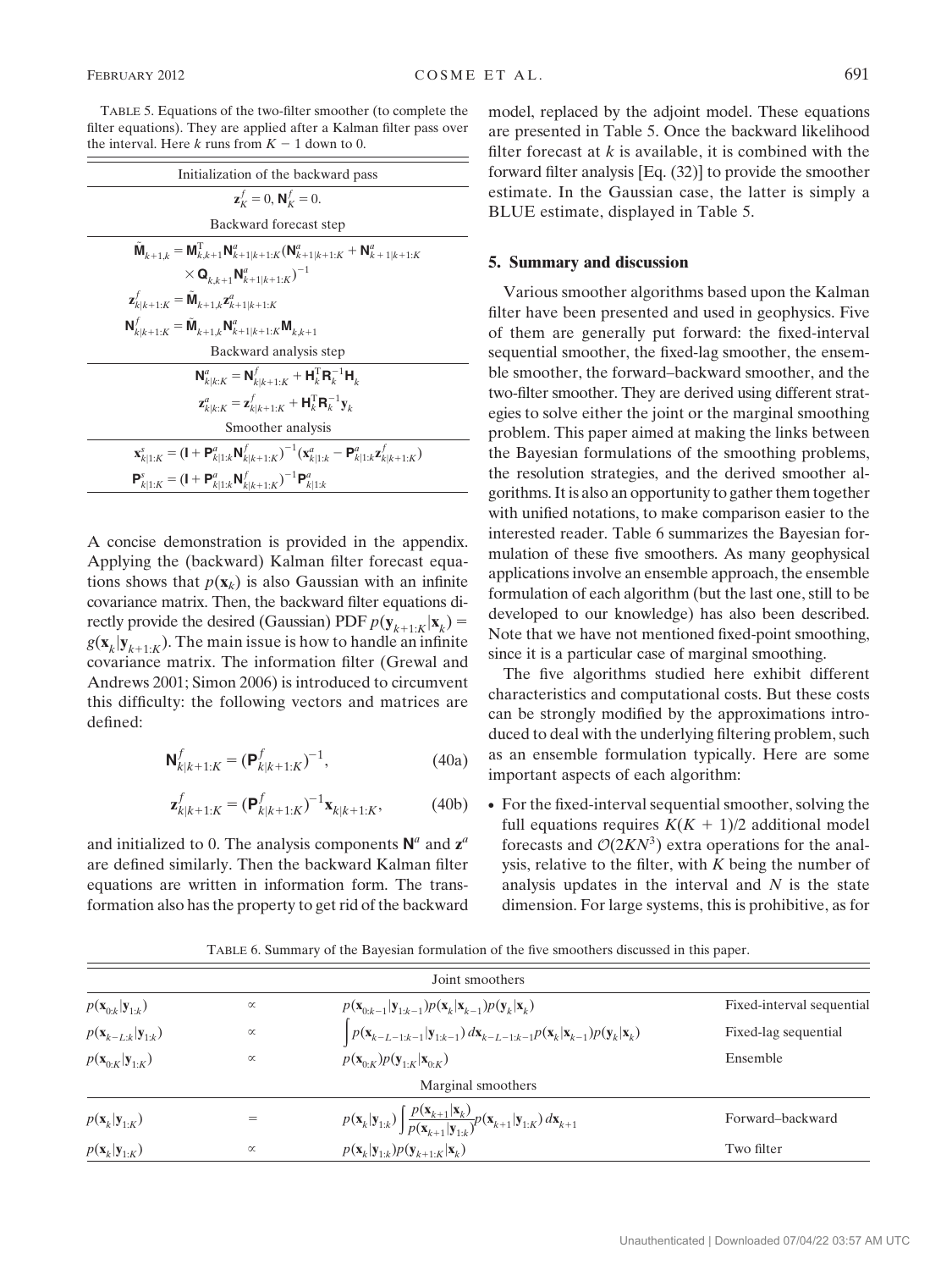the Kalman filter. Using a square root or ensemble approach, the smoother cost drops close to the filter's (Evensen and van Leeuwen 2000).

- For the fixed-lag smoother, solving the full equations requires  $L - 1$  additional model forecasts and  $\mathcal{O}[2(L-1)N^3]$  extra operations for the analysis, L being the lag. Using a square root or ensemble approach, the cost becomes similar to the filter's (Cosme et al. 2010).
- With the ensemble smoother, two strategies are possible to implement the analysis: global or sequential. The latter makes full use of Kalman's assumption of observation errors uncorrelated in time. Its computational complexity is similar to that of the fixedinterval sequential smoother (the same operations are made, but in a different order), and lower than that of the global analysis. In the ensemble approach, it is possible to formulate the analysis step at a lower numerical cost than the filter's.
- The RTS smoother involves the model only in the forward Kalman filter pass. The extra computational cost is due to the analyses of the backward smoothing pass. The main burden concerns the inversion of the forecast error covariance matrix  $\mathbf{P}_{k+1|1:k}^f$  (see Table 4). Although impossible with high-dimensional systems and the full Kalman filter, a reduced-rank square root approach affords this inversion, either (i) by using localization to split the high-dimensional (and singular) inversion problem into a large number of lowdimensional (and full rank) problems, or (ii) by decomposing the square root matrix into singular values: the singular value decomposition requires  $\mathcal{O}(MN^2)$  operations, similarly to the forecast step of the Kalman filter. Thus, the cost of the RTS smoother is about twice the cost of the filter; or (iii) using a linear algebra formula that reduces the number of operations to  $\mathcal{O}(M^3)$  only (i.e., the main cost of a reduced-rank square root filter analysis).
- The two-filter smoother involves a backward integration with the adjoint model. This is a first limitation to the use of this algorithm: ensemble methods are generally appreciated because they do not require the adjoint model. Assuming that the adjoint model has a cost similar to that of the direct model, the total cost should also be near twice the filter cost. Yet, the adjoint model is very often more expensive than the direct model. $\frac{1}{1}$  If it is twice as expensive, then the cost of the

smoother is 3 times the filter's. This extra cost does not include the inversion operations. Because this algorithm has never been applied with high-dimensional systems, the computational impact of reduction strategies are unknown.

The application of ensemble methods to highdimensional systems generally raises the need for spatial localization techniques. The two most common techniques are covariance localization (Houtekamer and Mitchell 2001; Hamill et al. 2001) and *local analysis* (e.g., Evensen 2003; Hunt et al. 2007). The former strategy plays on the state covariance matrix  $P<sup>f</sup>$  whereas the latter can be formulated with an operation on the observation covariance matrix **R**; for more details see Sakov and Bertino (2010) and Greybush et al. (2011).

Technically, both can be used for the smoothers of the joint type. Examples are Khare et al. (2008) for covariance localization and Cosme et al. (2010) for local analysis. For covariance localization, the solution is to Schur-multiply the cross-covariance matrices ( $P_{k,i|1:k-1}^{fa}$ in Table 2;  $\mathbf{P}_{k,i|1:k-1}^a$  in Table 3) as it is done for the covariance matrices involved in the innovation covariance matrices (the filter forecast  $P^f$  in the sequential algorithm;  $\mathbf{P}_{k|1:k-1}^a$  in the ensemble smoother case). For local analysis, it can be done exactly as with the filter. From a computational viewpoint, local analysis is preferable. As stated by Sakov and Bertino (2010) and Greybush et al. (2011), covariance localization requires the analysis corrections to be calculated with the explicit covariance (and cross covariance for the smoother) matrix, as in the ''standard'' EnKF scheme (Evensen 2003; Houtekamer and Mitchell 2001). Consequently, a part of the smoother gain must be recomputed for each smoother step. On the contrary, with ensemble square root schemes that lead to expressions such as Eq. (13), and for which only local analysis applies, no significant computation is required in addition to the filter.

For the forward–backward smoother, either localization method may be used for the forward filter pass, but the backward pass does not make use of observations, and local analysis cannot be applied. Thus, covariance localization is probably more appropriate for both passes. Moreover, covariance localization can be a solution to the inversion of the innovation covariance matrix, as suggested in section 4a.

Finally, smoothing relying upon correlations in time, the use of ensemble smoothers also raises the question of localization in time, which is theoretically ensured by the model error term in Kalman's theory. In practice though, with ensemble methods and high-dimensional systems, spurious distant correlations may occur in time as they occur in space. Moreover, localization in space

 $1$  There can be a factor of 2–4 between the cost of the direct model and its adjoint version. With the ocean model the Nucleus for European Modeling of the Ocean (NEMO), the present version of the adjoint model (including a few approximations) is about twice as expensive as the direct model (A.Vidard 2010, personal communication).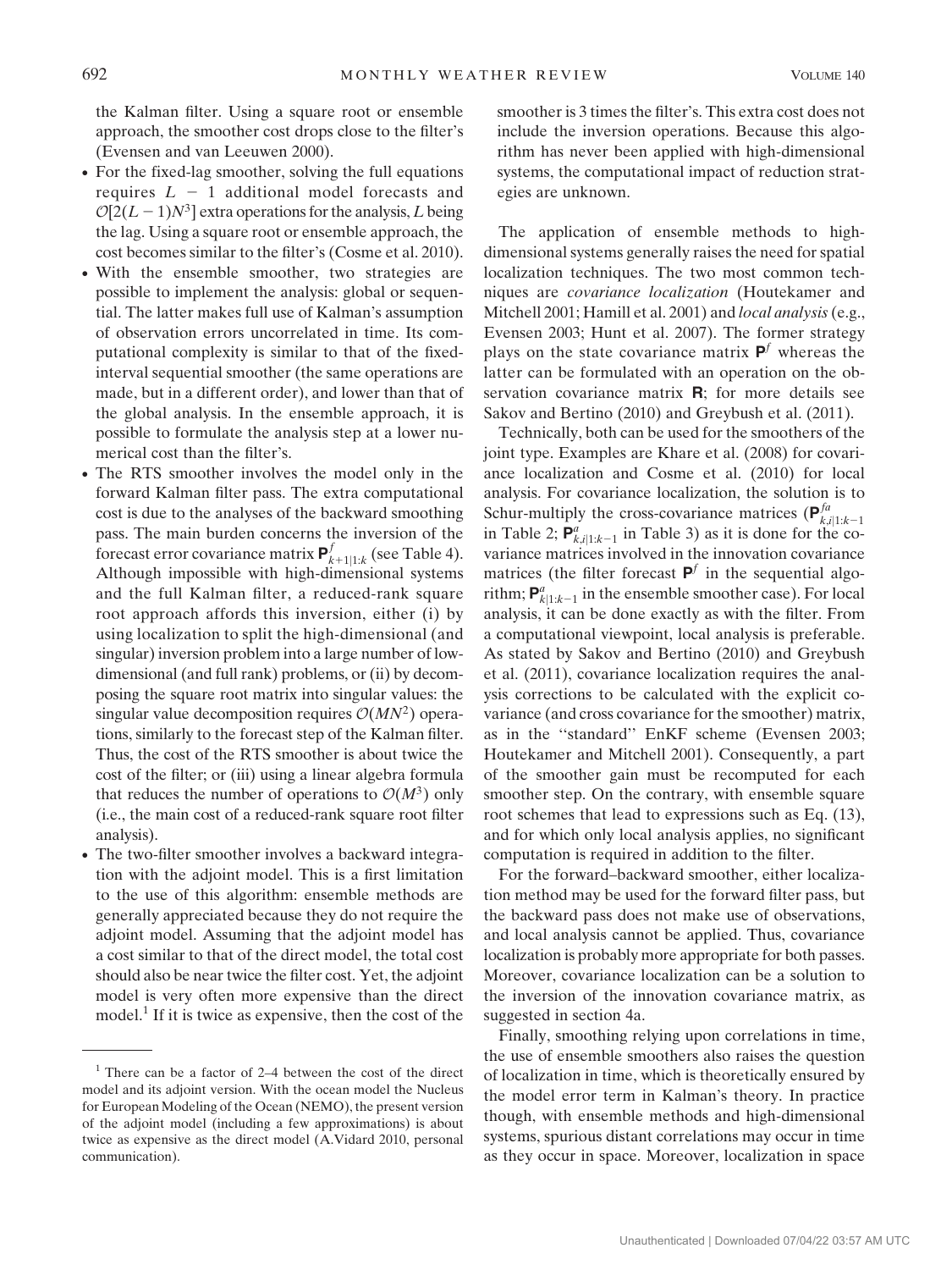FEBRUARY 2012 COSME ET AL. 693

calls localization in time in the presence of strong advection: the ''best'' future observations of the dynamics within a localization domain can be outside the domain. Localization in time has never been addressed to our knowledge. Only Cosme et al. (2010) have shown the essential role of a (simple) model error term in fading the covariances in time. Also, the fixed-lag smoother can be viewed as a time-localized version of the fixedinterval sequential smoother.

The choice of a smoother algorithm must first depend on the physical problem to be solved. Joint smoothers are specifically designed to make reanalyses that are physically and statistically consistent series of states to be used for variability and evolution studies. Marginal smoothers are more appropriate for the identification of pulselike signals, such as volcanic eruptions in ice cores (e.g., Gazeaux et al. 2011) or the accidental release of chemical tracers (Bocquet 2005b,c). Other applications are the estimation of constant-in-time parameters (reaction coefficients for biogeochemistry, atmospheric chemistry, and dynamical diffusion) or identification of a ''good'' dynamical state for initializing a long-term forecast, typically for climate prediction. Multiresolution data assimilation using graphical models also requires a smoother of the marginal type. We are certainly not aware of all the physical problems for which smoothers may be helpful. As mentioned in the introduction, all the smoothing algorithms described here, joint or marginal, are equivalent when Kalman's linear/Gaussian assumptions are verified. In this case, the choice may be based on practical issues. A fixed interval of fixed-lag sequential smoother is particularly easy to implement in the ensemble form, when an EnKF is available. An ensemble smoother is particularly interesting for observationrelated studies (e.g., network design and sensitivity to the parameterization of the observation covariance matrix). Once the background ensemble trajectory is available, experiments on the observational update can be performed at will. The ensemble smoother also offers a nice framework for four-dimensional or asynchronous ensemble Kalman filtering (Hunt et al. 2004; Sakov et al. 2010). The two-filter smoother seems unsuited to an ensemble approach, which is probably why it has received limited attention from geophysicists.

Acknowledgments. EC would like to thank Jean-Michel Brankart for fruitful discussions related to this work. The authors are grateful to Chris Snyder and two other anonymous reviews for their comments, which significantly improved the initial manuscript. This work was supported by CNRS/INSU through the LEFE/ ASSIM BFN Program (Principal Investigator: Jacques Blum) and by the ANR Jeunes Chercheurs Program (PROSSDAG; Principal Investigator: Didier Auroux). The LEGI/MEOM team (EC, JV, PB) is also supported by the French National Space Center, CNES, and the European Commission under Grant Agreement FP7- SPACE-2007-1-CT-218812-MYOCEAN.

## APPENDIX

# Gaussian Observation Update with Infinite Background Covariance Matrix

By "infinite covariance matrix," we mean a covariance matrix with null inverse matrix or, equivalently, a covariance matrix with infinite eigenvalues. Given a priori  $p(\mathbf{x}) \sim \mathcal{N}(0, \mathbf{P}^b)$  and an observation  $p(\mathbf{y}|\mathbf{x}) \sim \mathcal{N}(\mathbf{H}\mathbf{x}, \mathbf{R}),$ the posterior is  $p(\mathbf{x}|\mathbf{y}) \sim \mathcal{N}(\mathbf{x}^a, \mathbf{P}^a)$ , with

$$
\mathbf{x}^a = \mathbf{P}^b \mathbf{H}^{\mathrm{T}} [\mathbf{H} \mathbf{P}^b \mathbf{H}^{\mathrm{T}} + \mathbf{R}]^{-1} \mathbf{y}, \tag{A1}
$$

$$
\mathbf{P}^{a-1} = \mathbf{P}^{b-1} + \mathbf{H}^{\mathrm{T}} \mathbf{R}^{-1} \mathbf{H}.
$$
 (A2)

The logarithm of the Gaussian, posterior distribution may be written as

$$
\log[p(\mathbf{x}|\mathbf{y})] \propto (\mathbf{x} - \mathbf{x}^a)^{\mathrm{T}} \mathbf{P}^{b-1} (\mathbf{x} - \mathbf{x}^a)
$$

$$
+ (\mathbf{x} - \mathbf{x}^a)^{\mathrm{T}} \mathbf{H}^{\mathrm{T}} \mathbf{R}^{-1} \mathbf{H} (\mathbf{x} - \mathbf{x}^a). \tag{A3}
$$

After verifying that

$$
\lim_{\mathbf{P}^b \to +\infty} \mathbf{P}^{b^{-1}} \mathbf{x}^a = \lim_{\mathbf{P}^b \to +\infty} \mathbf{H}^{\mathrm{T}} [\mathbf{H} \mathbf{P}^b \mathbf{H}^{\mathrm{T}} + \mathbf{R}]^{-1} \mathbf{y} = 0,
$$
\n(A4)

one finds that the first rhs term of Eq. (A3) tends to 0 when  $\mathbf{P}^b \to +\infty$ . And after showing that

$$
\lim_{\mathbf{p}^b \to +\infty} \mathbf{H} \mathbf{x}^a = \lim_{\mathbf{p}^b \to +\infty} \left[ \mathbf{I} + \mathbf{R} (\mathbf{H} \mathbf{P}^b \mathbf{H}^T)^{-1} \right]^{-1} \mathbf{y} = \mathbf{y},
$$
\n(A5)

one concludes that Eq. (A3) reads as

$$
\log[p(\mathbf{x}|\mathbf{y})] \propto (\mathbf{H}\mathbf{x} - \mathbf{y})^{\mathrm{T}} \mathbf{R}^{-1} (\mathbf{H}\mathbf{x} - \mathbf{y}), \quad \text{(A6)}
$$

which is exactly the exponent of the Gaussian distribution  $p(y|x)$ .

#### **REFERENCES**

- Anderson, B. D. O., and J. B. Moore, 1979: Optimal Filtering. Prentice-Hall, 357 pp.
- Anderson, J., 2010: A non-Gaussian ensemble filter update for data assimilation. Mon. Wea. Rev., 138, 4186–4198.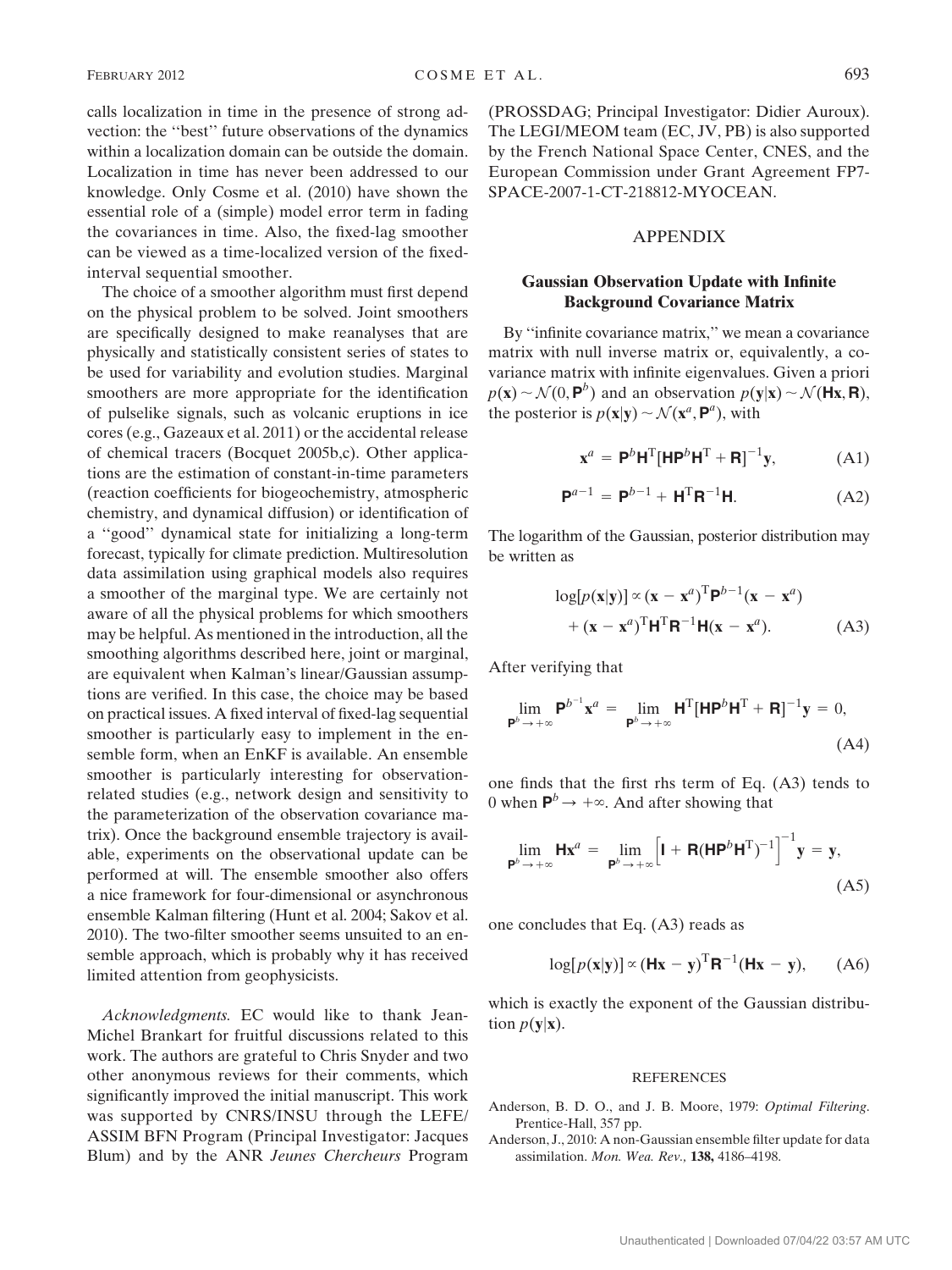- Barth, A., A. Alvera-Azcarate, K. Gurgel, J. Staneva, A. Port, J. Beckers, and E. V. Stanev, 2010: Ensemble perturbation smoother for optimizing tidal boundary conditions by assimilation of high-frequency radar surface currents—Application to the German Bight. Ocean Sci., 6, 161–178.
- Beal, D., P. Brasseur, J. Brankart, Y. Ourmières, and J. Verron, 2010: Characterization of mixing errors in a coupled physical biogeochemical model of the North Atlantic: Implications for nonlinear estimation using Gaussian anamorphosis. Ocean Sci., 6, 247–262.
- Bishop, C. H., B. J. Etherton, and S. J. Majumdar, 2001: Adaptive sampling with the ensemble transform Kalman filter. Part I: Theoretical aspects. Mon. Wea. Rev., 129, 420–436.
- Bocquet, M., 2005a: Grid resolution dependence in the reconstruction of an atmospheric tracer source. Nonlinear Processes Geophys., 12, 219–233.
- ——, 2005b: Reconstruction of an atmospheric tracer source using the principle of maximum entropy. I: Theory. Quart. J. Roy. Meteor. Soc., 131, 2191–2208.
- ——, 2005c: Reconstruction of an atmospheric tracer source using the principle of maximum entropy. II: Applications. Quart. J. Roy. Meteor. Soc., 131, 2209–2223.
- ——, C. A. Pires, and L. Wu, 2010: Beyond Gaussian statistical modeling in geophysical data assimilation. Mon. Wea. Rev., 138, 2997–3023.
- Brankart, J., C. Ubelmann, C. Testut, E. Cosme, P. Brasseur, and J. Verron, 2009: Efficient parameterization of the observation error covariance matrix for square root or ensemble Kalman filters: Application to ocean altimetry. Mon. Wea. Rev., 137, 1908–1927.
- ——, E. Cosme, C. Testut, P. Brasseur, and J. Verron, 2010: Efficient adaptive error parameterizations for square root or ensemble Kalman filters: Application to the control of ocean mesoscale signals. Mon. Wea. Rev., 138, 932–950.
	- ——, ——, ——, ——, and ——, 2011: Efficient local error parameterizations for square root or ensemble Kalman filters: application to a basin-scale ocean turbulent flow. Mon. Wea. Rev., 139, 474–493.
- Brusdal, K., J. Brankart, G. Halberstadt, G. Evensen, P. Brasseur, P. van Leeuwen, E. Dombrowsky, and J. Verron, 2003: A demonstration of ensemble-based assimilation methods with a layered OGCM from the perspective of operational ocean forecasting systems. J. Mar. Syst., 40–41, 253–289.
- Buehner, M., P. L. Houtekamer, C. Charette, H. L. Mitchell, and B. He, 2010: Intercomparison of variational data assimilation and the ensemble Kalman filter for global deterministic NWP. Part I: Description and single-observation experiments. Mon. Wea. Rev., 138, 1550–1566.
- Cohn, S. E., 1997: An introduction to estimation theory. J. Meteor. Soc. Japan, **75** (1B), 257-288.
- -, N. S. Sivakumaran, and R. Todling, 1994: A fixed-lag Kalman smoother for retrospective data assimilation. Mon. Wea. Rev., 122, 2838–2867.
- ——, A. da Silva, J. Guo, M. Sienkiewicz, and D. Lamich, 1998: Assessing the effects of data selection with the DAO physical-space statistical analysis system. Mon. Wea. Rev., 126, 2913–2926.
- Cosme, E., F. Hourdin, C. Genthon, and P. Martinerie, 2005: Origin of dimethylsulfide, non-sea-salt sulfate, and methanesulfonic acid in eastern Antarctica. J. Geophys. Res., 110, D03302, doi:10.1029/2004JD004881.
- ——, J. Brankart, J. Verron, P. Brasseur, and M. Krysta, 2010: Implementation of a reduced-rank, square-root smoother for ocean data assimilation. Ocean Modell., 33, 87–100.
- Dee, D., 1995: On-line estimation error covariance parameters for atmospheric data assimilation. Mon. Wea. Rev., 123, 1128– 1145.
- Evensen, G., 1994: Sequential data assimilation with a nonlinear quasigeostrophic model using Monte Carlo methods to forecast error statistics. J. Geophys. Res., 99 (C5), 10 143–10 162.
- ——, 2003: The ensemble Kalman filter: Theoretical formulation and practical implementation. Ocean Dyn., 53, 343–367.
- ——, and P. J. van Leeuwen, 2000: An ensemble Kalman smoother for nonlinear dynamics. Mon. Wea. Rev., 128, 1852–1867.
- Fearnhead, P., D.Wyncoll, and J. Tawn, 2010: A sequential smoothing algorithm with linear computational cost. Biometrika, 97, 447–464.
- Fieguth, P. W., W. C. Karl, A. S. Willsky, and C. Wunsch, 1995: Multiresolution optimal interpolation and statistical analysis of TOPEX/POSEIDON satellite altimetry. IEEE Trans. Geosci. Remote Sens., 33, 280–292.
- Fraser, D. C., and J. E. Potter, 1969: The optimum linear smoother as a combination of two optimum linear filters. IEEE Trans. Automat. Contrib., 14, 387–390.
- Fukumori, I., 2002: A partitioned Kalman filter and smoother. Mon. Wea. Rev., 130, 1370–1383.
- ——, 2006: What is data assimilation really solving, and how is the calculation actually done? Ocean Weather Forecasting: An Integrated View of Oceanography, E. Chassignet and J. Verron, Eds., Springer, 271–316.
- Gazeaux, J., D. Batista, C. Ammann, P. Naveau, C. Jegat, and C. Gao, 2011: Extracting common pulse-like signals from multiple ice core time series. Comput. Stat. Data Anal., in press.
- Grewal, M. S., and A. P. Andrews, 2001: Kalman Filtering: Theory and Practice Using MATLAB. 2nd ed. Wiley-Interscience, 416 pp.
- Greybush, S. J., E. Kalnay, T. Miyoshi, K. Ide, and B. R. Hunt, 2011: Balance and ensemble Kalman filter localization techniques. Mon. Wea. Rev., 139, 511–522.
- Hamill, T. M., J. S. Whitaker, and C. Snyder, 2001: Distancedependent filtering of background error covariance estimates in an ensemble Kalman filter. Mon. Wea. Rev., 129, 2776-2790.
- Houtekamer, P. L., and H. L. Mitchell, 1998: Data assimilation using an ensemble Kalman filter technique. Mon. Wea. Rev., 126, 796–811.
- -, and  $\frac{m}{2001}$ : A sequential ensemble Kalman filter for atmospheric data assimilation. Mon. Wea. Rev., 129, 123–137.
- -, and X. Deng, 2009: Model error representation in an operational ensemble Kalman filter. Mon. Wea. Rev., 137, 2126– 2143.
- Hunt, B. R., and Coauthors, 2004: Four-dimensional ensemble Kalman filtering. Tellus, 56A, 273–277.
- E. J. Kostelich, and I. Szunyogh, 2007: Efficient data assimilation for spatiotemporal chaos: A local ensemble transform Kalman filter. Physica D, 230, 112–126.
- Ihler, A. T., S. Kirshner, M. Ghil, A. W. Robertson, and P. Smyth, 2007: Graphical models for statistical inference and data assimilation. Physica D, 230, 72-87.
- Kalman, R. E., 1960: A new approach to linear filter and prediction problems. J. Basic Eng., 82, 35–45.
- Khare, S. P., J. L. Anderson, T. J. Hoar, and D. Nychka, 2008: An investigation into the application of an ensemble Kalman smoother to high-dimensional geophysical systems. Tellus, 60A, 97–112.
- Lermusiaux, P. F. J., 2006: Uncertainty estimation and prediction for interdisciplinary ocean dynamics. J. Comput. Phys., 217, 176–199.
- and A. R. Robinson, 1999: Data assimilation via error subspace statistical estimation. Part I: Theory and schemes. Mon. Wea. Rev., 127, 1385-1407.